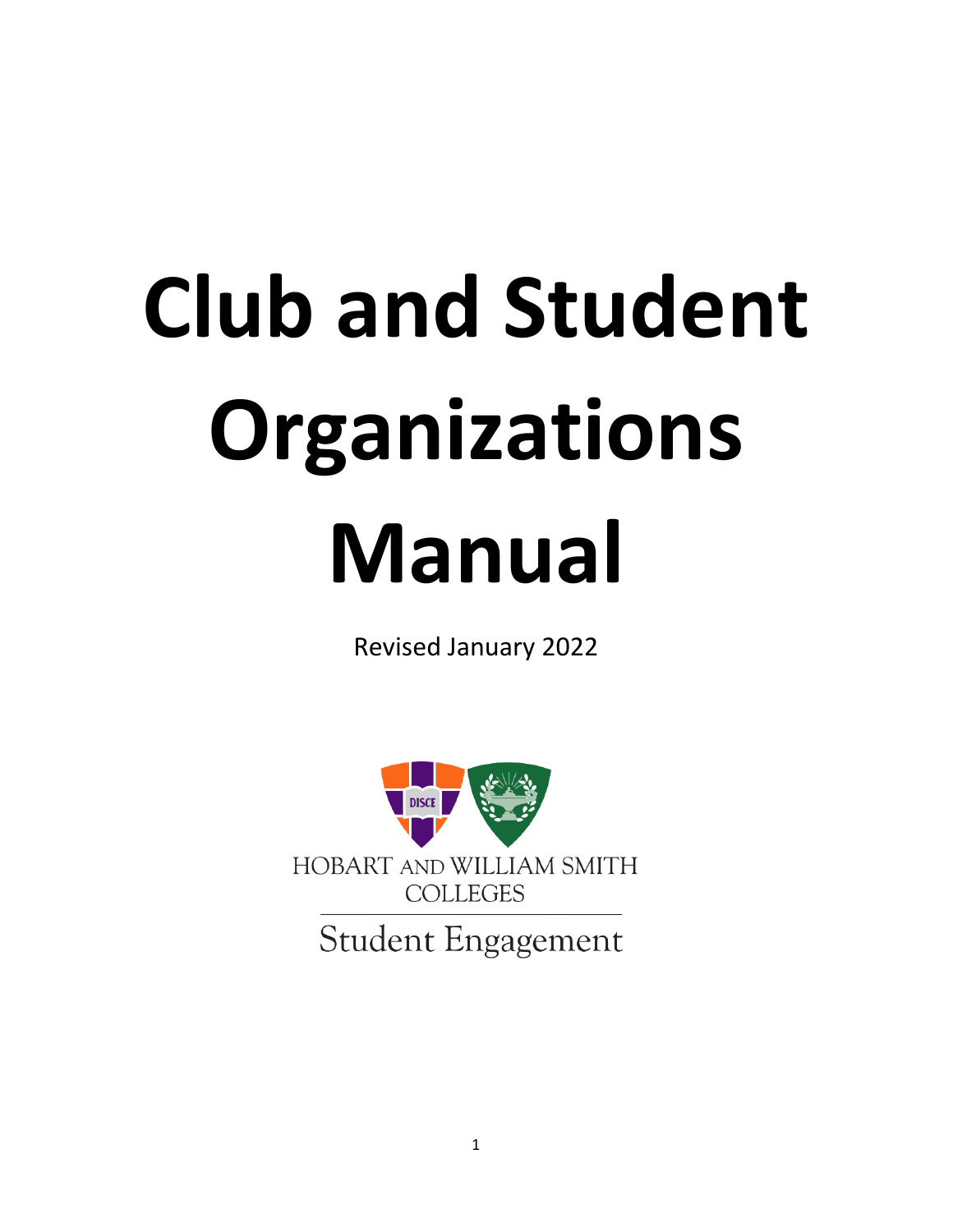# Contents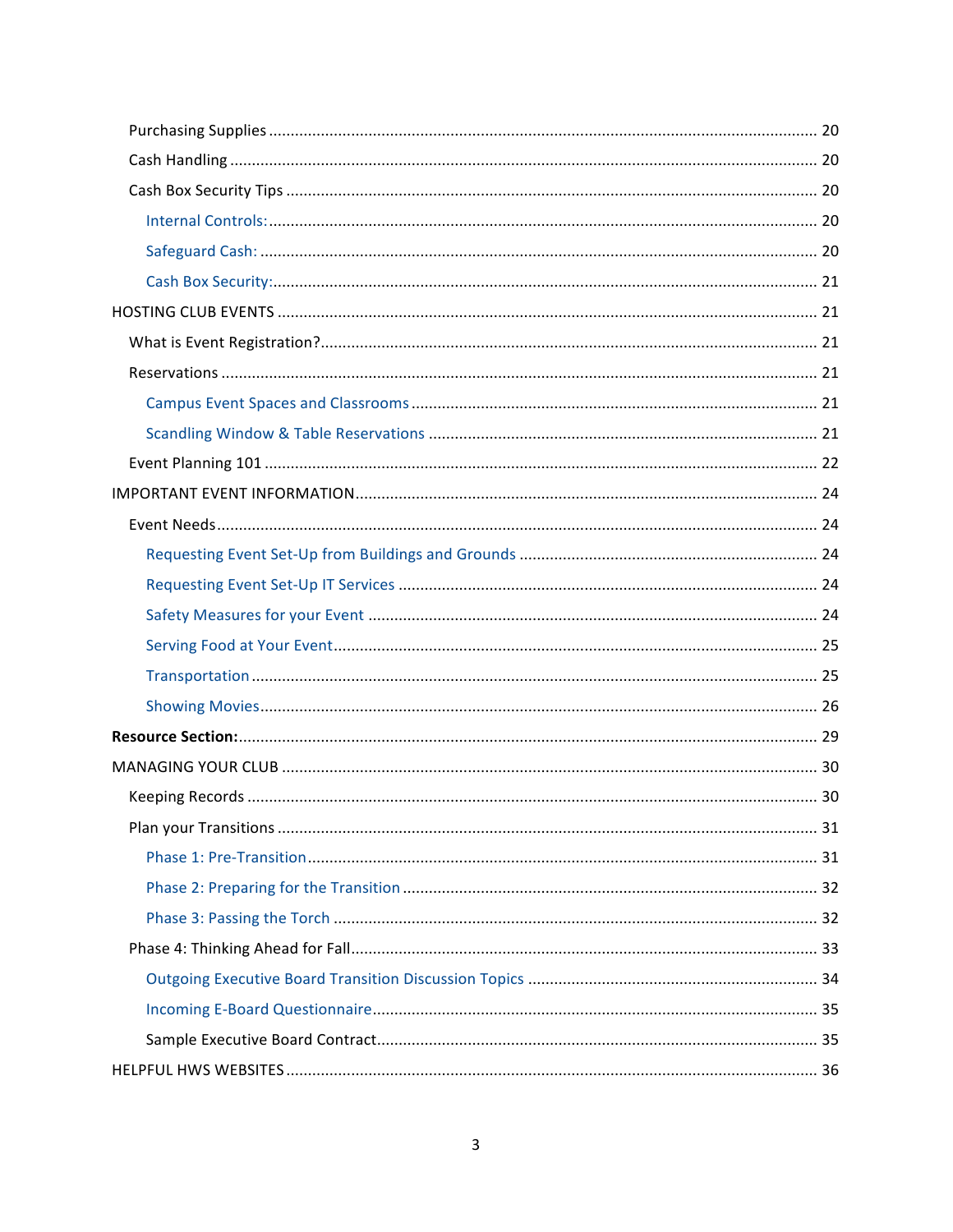# STUDENT ENGAGEMENT CLUB ADVISOR CONTACT INFORMATION

**Phone:** (315) 781-3513 **Email:** Activities@hws.edu

**Kristen Tobey** Director of Student Engagement Activities Tobey@hws.edu

**Michael Amadori** Sustainability Manager Amadori@hws.edu

Cari Bastian Associate Director of Student Engagement Bastian@hws.edu 

#### **STUDENT ENGAGEMENT MISSION STATEMENT**

The Office of Student Engagement is committed to developing ethical, articulate and effective leaders who will become involved and engaged citizens. We offer opportunities through student organizations, club sports, orientation and campus programming. Support is offered through group and individual advising which provides students with opportunities to develop and practice transferable skills including communication, budget management, accountability, delegation and coordination of events and group logistics. Student Engagement empowers students to implement intentional and collaborative programming that complements the coordinate liberal arts experience and fosters an inclusive and vibrant community.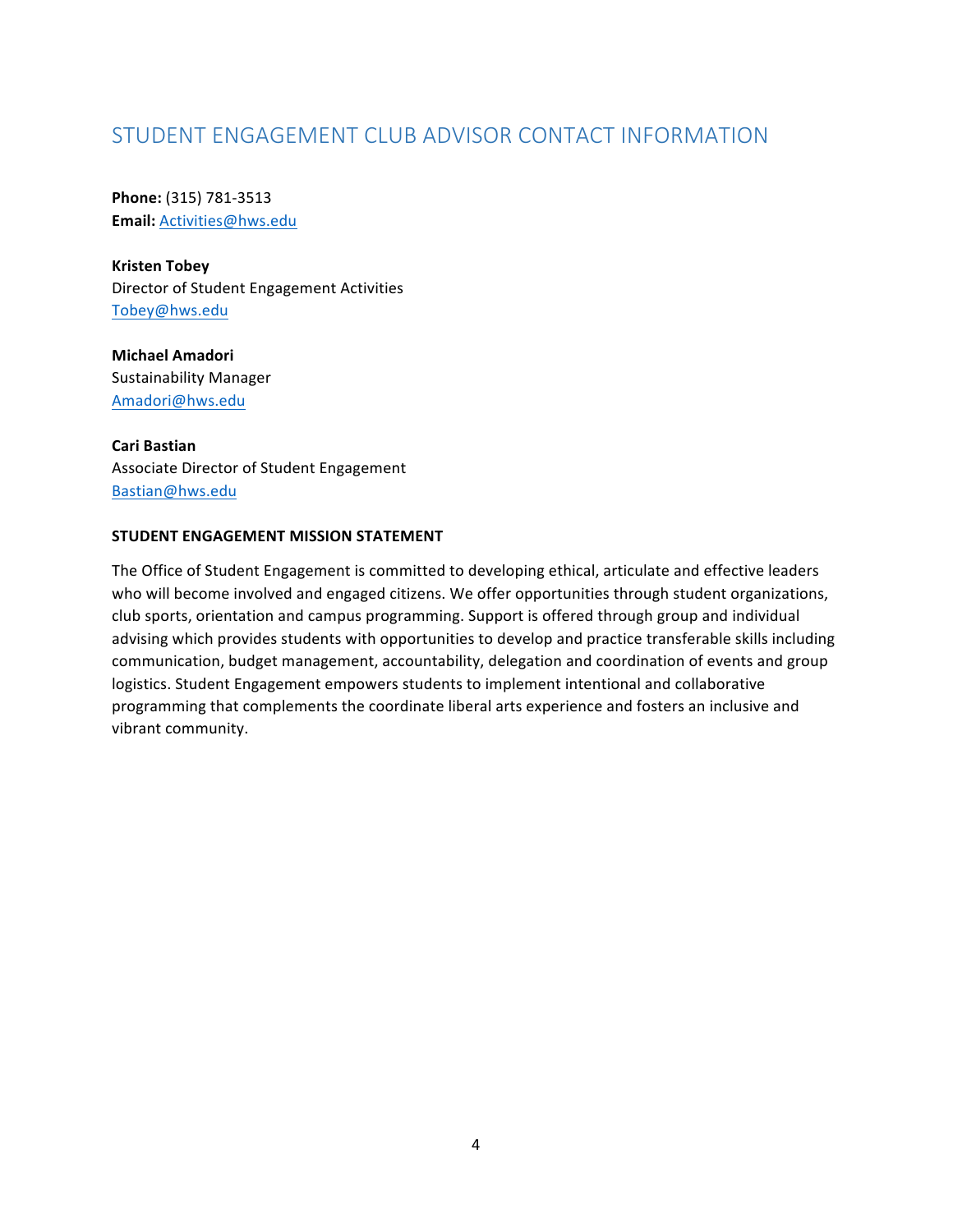# RESOURCES AND REFERRALS

#### **Catering Requests: Conferences and Events** (315) 781-3103

**Club & Advisor Issues: Office of Student Engagement** Please contact your Student Engagement Advisor for this *(see page.* 7-10)

**Club Recognition** (more information on page 6)

#### **Student Governments**

Hobart Student Only Clubs: Hobart Student Government, hsg@hws.edu William Smith Student Only Clubs: William Smith Congress, wsc@hws.edu Hobart and William Smith Student Clubs: Contact both organizations

**Club Sports Questions: Office of Student Engagement** Kristen Tobey, tobey@hws.edu, 315-781-3513

**Club Budget and Funding Questions: Budget Allocations Committee** HSG and WSC Treasurers, bac@hws.edu, 315-781-3513

**Event Registration and Room Requests: Office of Student Engagement** Activities@hws.edu, 315-781-3513

**Event Set Up Requests: Buildings and Grounds Office** facilities@hws.edu, 315-781-3660

**HWS Engage @ HWS:** Cari Bastian (bastian@hws.edu), hws.campuslabs.com/engage

**IT Support for Events: IT Services** helpdesk@hws.edu, 781-4357

**Leadership Training: Centennial Center** leadership@hws.edu, 315-781-4550

**Van Rentals: Conferences and Events** 315-781-3103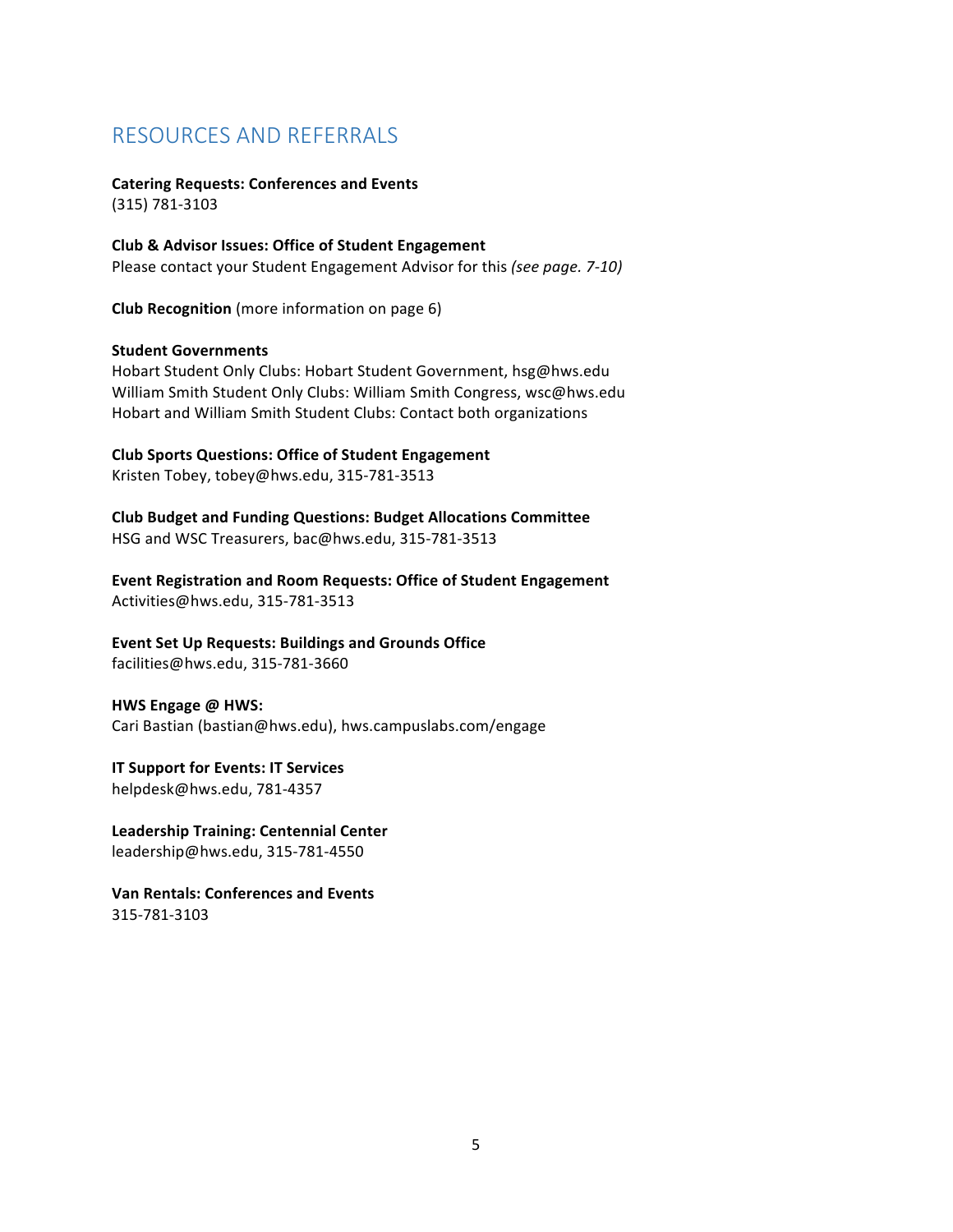# BECOMING A CLUB

**Club Status** is an official recognition given to HWS clubs who wish to function with the support of Hobart Student Government, William Smith Congress, and Student Engagement. It grants certain privileges and responsibilities, and these privileges are granted with the assumption that the organization acts within and complements HWS's mission, vision, and values.

Recognition requires that each group must agree to carry on their activities in a manner that complies with HWS's Community Standards, HSG and WSC regulations and does not violate federal, state, or local laws. 

Official Recognition can be refused or revoked at any time if the group (but not limited to):

- Contradicts the objectives and mission of HSG, WSC, Student Engagement and/or HWS
- Engages in activities that interfere with normal activities of the Colleges or the rights of others within the Colleges and/or that present danger to property, personnel and/or functions of the Colleges
- Refuses to comply with federal or state laws, or College's rules and regulations

An active club is one that completes required paperwork, communicates regularly with Student Engagement, attends mandatory meetings and training, completes the HWS Engage registration process every year, and runs any financial transactions through their club account. A club that has been operating but not completing the terms listed is therefore not considered an active club. To become active, they will have to reapply through their respective congress and/or student government organization. 

## Privileges Associated with Recognition

## **Recognition includes but is not limited to the following privileges:**

- Use of the HWS name as part of its organizational name
- Affiliation with HWS programs and activities
- Requesting of Student Activity Fee funds and opening of a Colleges financial account
- Use of HWS space, equipment, services and other resources as deemed appropriate
- Access to administrative services as provided by the Office of Student Engagement
- Listing in HWS publications
- Access to leadership training materials and resources
- Sponsorship/promotion of activities on campus
- Distribution of literature, flyers or organizational print materials on campus

## Limitations of Recognition

## Recognition of a student organization by HWS does not:

Authorize the organization to enter into contracts or otherwise act on behalf of HWS;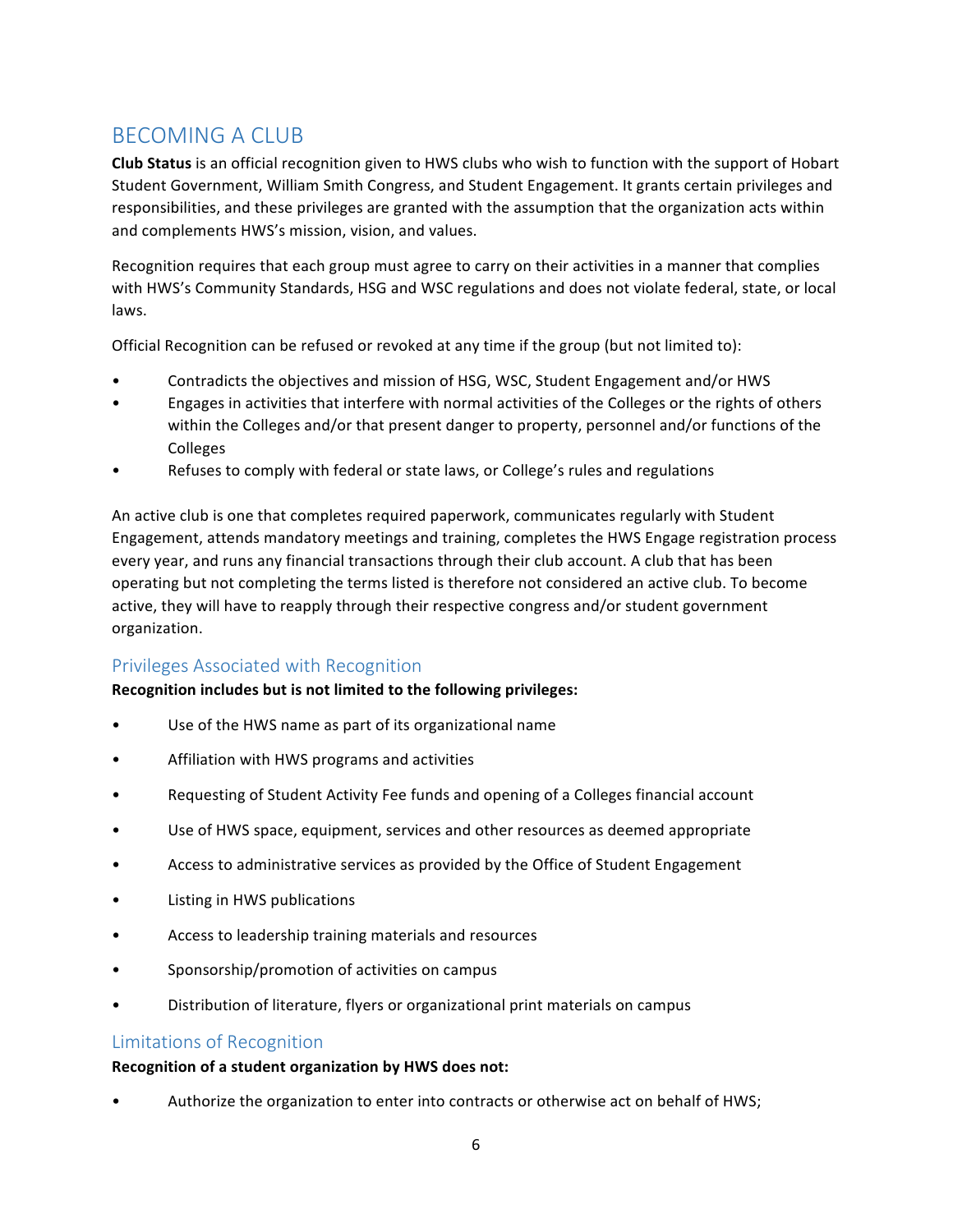- Authorize the organization to use:
	- The Colleges' logo or any copyrighted symbol of HWS without permission.
	- **E** Allow for separate club budgets or accounts outside of the Budget Allocations and Fundraising accounts provided by Student Engagement.

# CLUB GUIDELINES

## A. Criteria for Club Status

All groups applying for Club Status do so with the intent to pursue activities that will contribute significantly to the intellectual, cultural, and social development of the student body, encourage student participation and leadership, and enhance the general campus environment.

## B. Membership

1. Membership in recognized organizations, including classes of membership, may not be restricted on the basis of race, religion, political beliefs, gender, age, ability, or sexual orientation. Membership must be accessible to all students with a sincere interest in the group.

2. Active membership as defined above includes the following privileges and responsibilities: holding office, voting, authorizing and requesting funds, eligibility for awards, ability to represent the organization.

3. The Office of Student Engagement requires that all recognized student organizations and clubs provide a current membership roster each semester through Engage.

## C. Student Engagement Advisors and Faculty/Staff Advisors

1. Faculty and Staff advisors are required to be active and recognized. Your faculty/staff advisor supports the mission/vision of the organization and supports the student leaders in the organization. These advisors may attend your meetings or meet with your executive board members on a regular basis.

2. Each group is required to maintain a Student Engagement Advisor. This advisor is assigned to you when you gain club status through WSC/HSG. The advisor will provide general assistance to the group. This advisor is meant to be a resource to the group with special knowledge of Student Engagement policies and procedures. Your Student Engagement advisor will help you with logistics, such as: reserving space on campus, purchasing items, reimbursements, ordering food, coordinating contracts, and more.

3. Students are required to keep their advisors updated and aware of issues - students should be meeting with their advisors, asking for guidance and support, and utilizing them as a resource on HWS policies and procedures.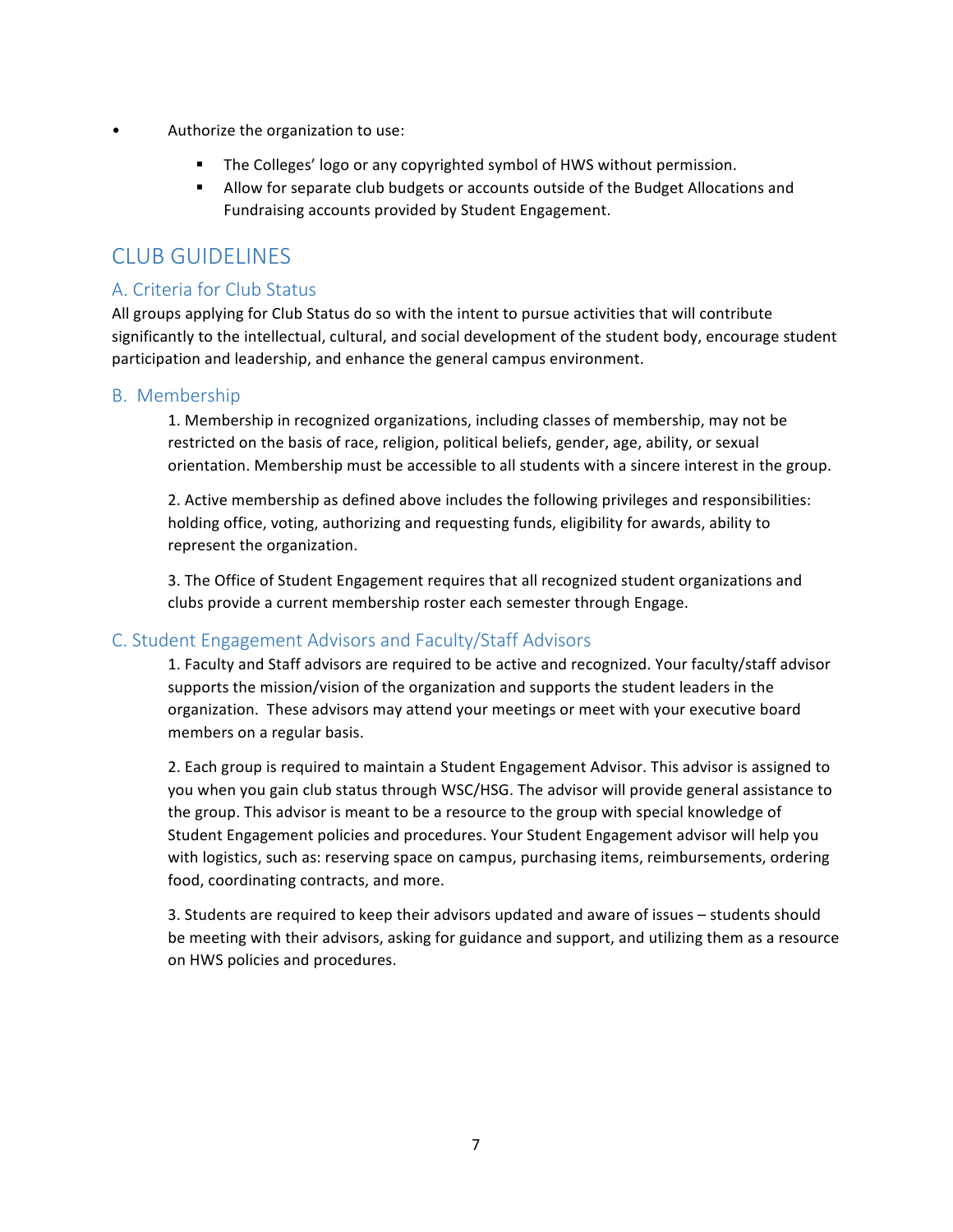# CLUB ADMINISTRATIVE REQUIREMENTS

## Communicating with Student Engagement Staff

From time to time throughout the year, there will be changes within your club. To avoid any issues arising from these changes or conflicts, please contact your Engagement Advisor to alert them to the issue or problem at hand, so they may work with you. The staff is very flexible and willing to account for circumstances; however, we need communication from the club first to keep aware of what is happening and to not have to assume the worst. We care about your success and are happy to help!

## Maintaining an HWS Engage Profile

All clubs, student organizations, and club sports are provided with an HWS Engage profile page for their use upon registering their organization through the site. This site should be highly utilized in order to make your organization accessible to prospective members and the campus community. It is also a great organizational tool for your organization and its membership. Documents can be stored there, membership rosters can be updated, events can be registered, and co-curricular involvement can be tracked all in one place!

## All-Club Mandatory Meetings & Online Training

Each semester, you may be invited to an all-club meeting, retreat, or program such as the Fall and Spring Student Leader Training. It is an expectation that the specified amount of club members will attend to represent your organization. Notification of absences should be made to your Student Engagement Advisor prior to the meeting. These meetings provide an opportunity for important training and information sharing so that your club or organization can be successful here at HWS! Missing important, mandatory meetings may result in the freezing of BAC fund use.

In addition to All-Club Meetings, Presidents/Primary contacts for each club will be required to complete online training on Title IX and Safe Space. These modules can be found on the Club Training Canvas website. If you do not have access to the site, please contact Kristen Tobey (tobey@hws.edu) or Cari Bastian (bastian@hws.edu) to request access. Failure to complete the online training may result in the freezing of BAC fund use.

## Club Constitution and Club General Email

All clubs are required to have an updated Club Constitution and Bylaws on record with the Office of Student Engagement (submitted with your annual Club Registration on Engage). If you need assistance with creating or editing a constitution, please contact your Student Engagement Advisor or visit the Student Engagement Engage page for a sample constitution, located under the "Documents" tab.

## Recognition Renewal

All Clubs and Student Organizations are required to register their group each year at the beginning of the Fall Semester. Typically, this occurs when you register for the Fall Involvement Expo. If a group fails to register with Student Engagement, the office is unable to recognize the group as an official HWS club. Invitations to register go out in mid-August via HWS Engage.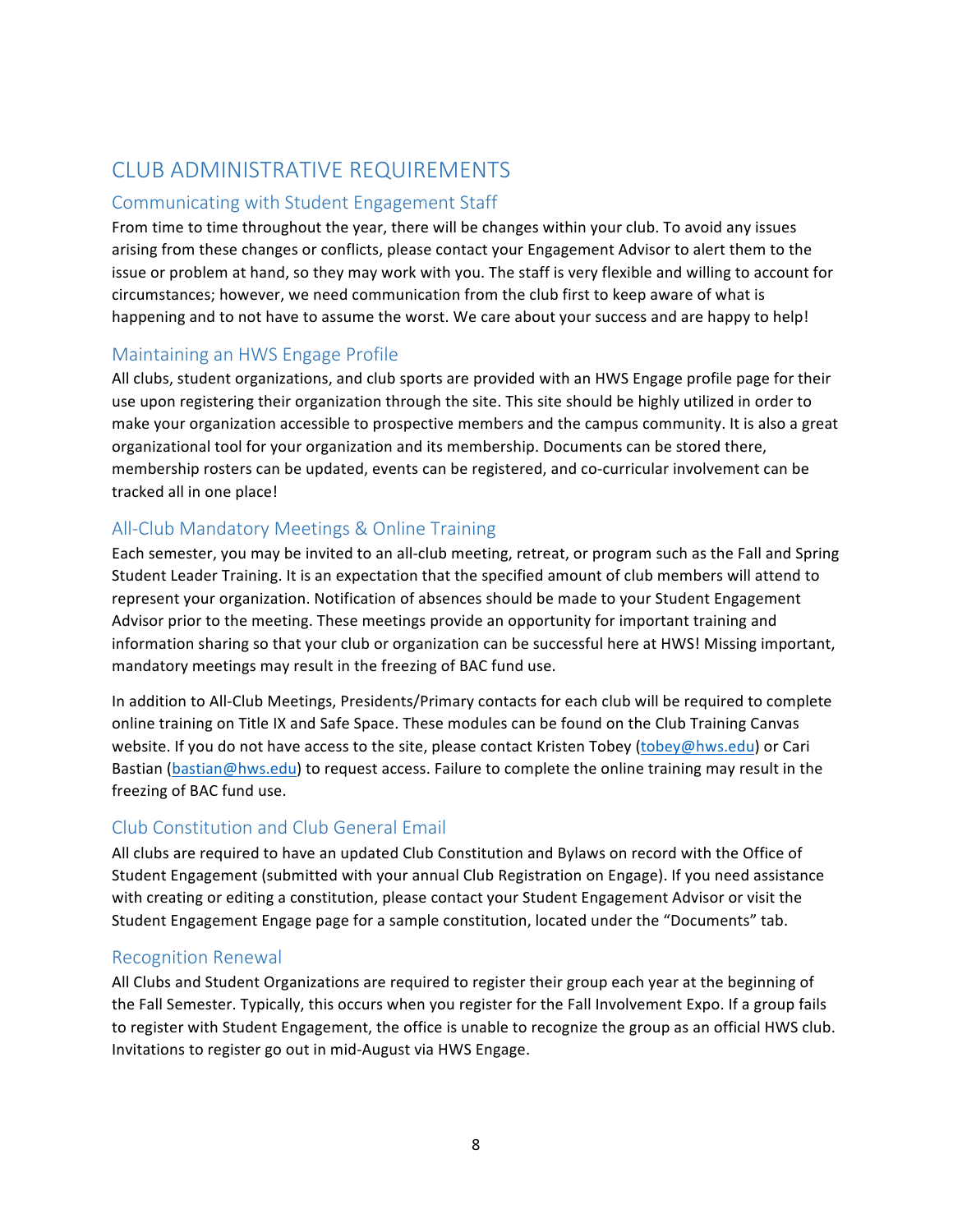## Using the Colleges' Logos

Permission is required before any official Colleges' logos may be reproduced. For club t-shirts, giveaways, etc. all designs/logos need to be pre-approved by your Student Engagement Advisor before ordering. The HWS Athletics mascots are also unable to be used by the students without prior approval from Student Engagement. When in doubt, ask!

# BENEFITS OF CLUB RECOGNITION

## Engage Profile: hws.campuslabs.com/engage

Upon receiving club status, all organizations are asked to register their organization with the Student Engagement Office through HWS Engage. Organization profiles on Engage are restricted to clubs that are recognized by HSG, WSC, and Student Engagement. These profiles allow for easy online roster management, interactive and ample space for important organization information for not only for current members, but prospective members as well, and much more.

## Access to Club Funding

All non-selective, recognized student organizations have access to Student Activity Fee monies distributed by the Budget Allocations Committee. These funds are proposed for each semester to a committee of trained student leaders and allocated via your club's BAC account.

## Hosting Events On and Off Campus

Being a recognized club means having the ability to register events through the Student Engagement Office and host them both on and off campus while having the support from your Student Engagement Advisor to be sure that it is fun, safe, and successful. Financial support through the Budget Allocations Committee for events is also a benefit of being a recognized club on campus.

## Email Distribution Lists

The Office of Student Engagement utilizes an email distribution list for efficient communication with all groups. This list is comprised of the names and email addresses of club leaders and members who wish to receive information and updates regarding clubs and student organizations. This list typically includes the club's executive board; however, others are welcome! Please remember to provide updates as your club leaders or members change throughout the year. If you have questions about the distribution list or need to have your list updated, please contact your Student Engagement Advisor.

## Fall and Spring Involvement Expos

The Fall and Spring Involvement Expos are annual events held on the first Friday of each semester from 5 to 7pm on the Quad or in Scandling Center. All recognized clubs and organizations receive invitations to attend. Please be sure you register your organization for the expo in a timely manner when invitations go out.

## Weekly Buzz and Weekend Highlights

The Weekly Buzz and Weekend Highlights are weekly email publications provided by the Office of Student Engagement for use by Student Organizations and HWS Departments.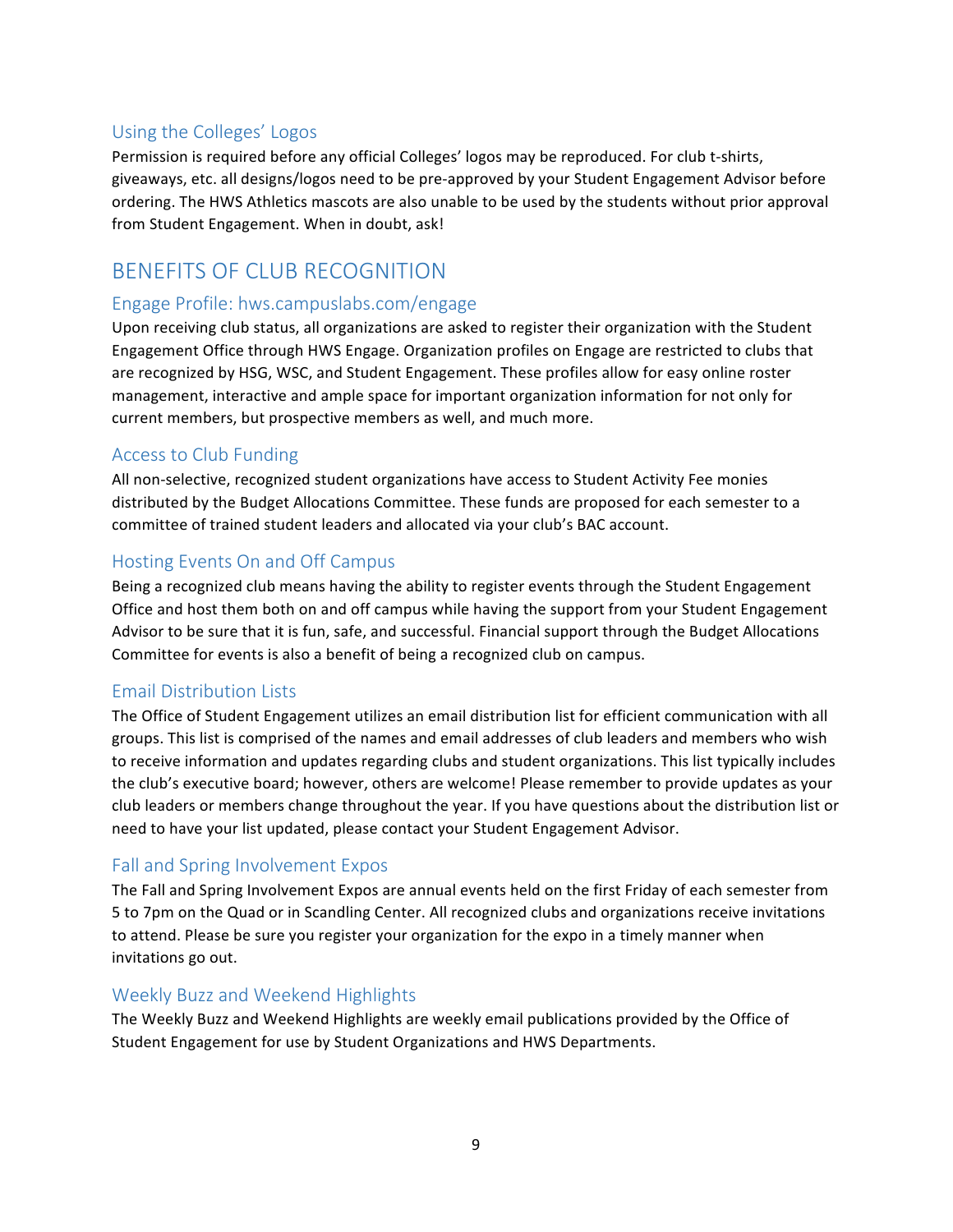- **•** The Weekly Buzz covers events from Monday to Friday and is sent to campus every Monday morning. To include your event in The Buzz, simply email Activities@hws.edu no later than Mondays by 9am with the subject line: The Buzz.
- **•** The Buzz (weekend edition) cover events from Friday to Sunday and is sent to campus every Friday. To include your event in The Buzz: Weekend Highlights, simply email Activities@hws.edu no later than Friday by 9am with the subject line: The Buzz.

## Community Service Referral

Participating in community service is a great way for clubs to get to know the Geneva community, give back to HWS and Geneva, and advance the mission of your club or student organization. The Center for Civic Engagement and Service Learning is a great resource for connecting your group with opportunities!

HWS Engage is a great place to track your community service hours. Located on the Engage home page of your club or student organization, you'll find a tab along the top of your organization page titled "Service Hours." Click "Add Service Hours" to upload service hours served on behalf of your organization. Each member of the organization can upload their service hours to your organization.

## Club Finances

You may check your club finances utilizing the financial tab on your club's Engage page. Your Treasurer or club representative should check this tab regularly in order to keep track of your club finances!

## Free Marketing and Publicity

As a service to our clubs and organizations, you can use your BAC funds to print posters for campus distribution in the poster route which covers 17 different locations across campus. The poster route goes out at 10am on Mondays and Thursdays so be sure to get your poster approved by the Student Engagement Office and dropped off in time for them to be hung.

Refer to our posting policy on the next page for important posting guidelines and be sure to check with your Student Engagement Advisor if you'd like to hang posters in locations other than the Student Engagement poster route.

## CLUB FINANCES

## Important Financial Policies and Guidelines

## Request for Payment

Requests for payment or reimbursement can be made at the Student Engagement Office located on the  $2^{nd}$  Floor of the Scandling Center, using the Request for Payment/Reimbursement Form. Reimbursements or payments require itemized receipts or contracts, a completed W-9 form for payee, and the club account number which can be provided by Student Engagement staff members. Paperwork should be submitted, in full, to the Student Engagement Office no later than Tuesdays at Noon to be processed for delivery the following Friday.

## **Contracts**

Contracts cannot be signed by anyone other than the Business Office. As soon as the vendor you are working with provides a contract for review, please send it directly to your Student Engagement Advisor. Your Student Engagement Advisor will review the document with you to be sure that your organization can accommodate all the needs outlined in their contract. In addition to the vendor contract, we will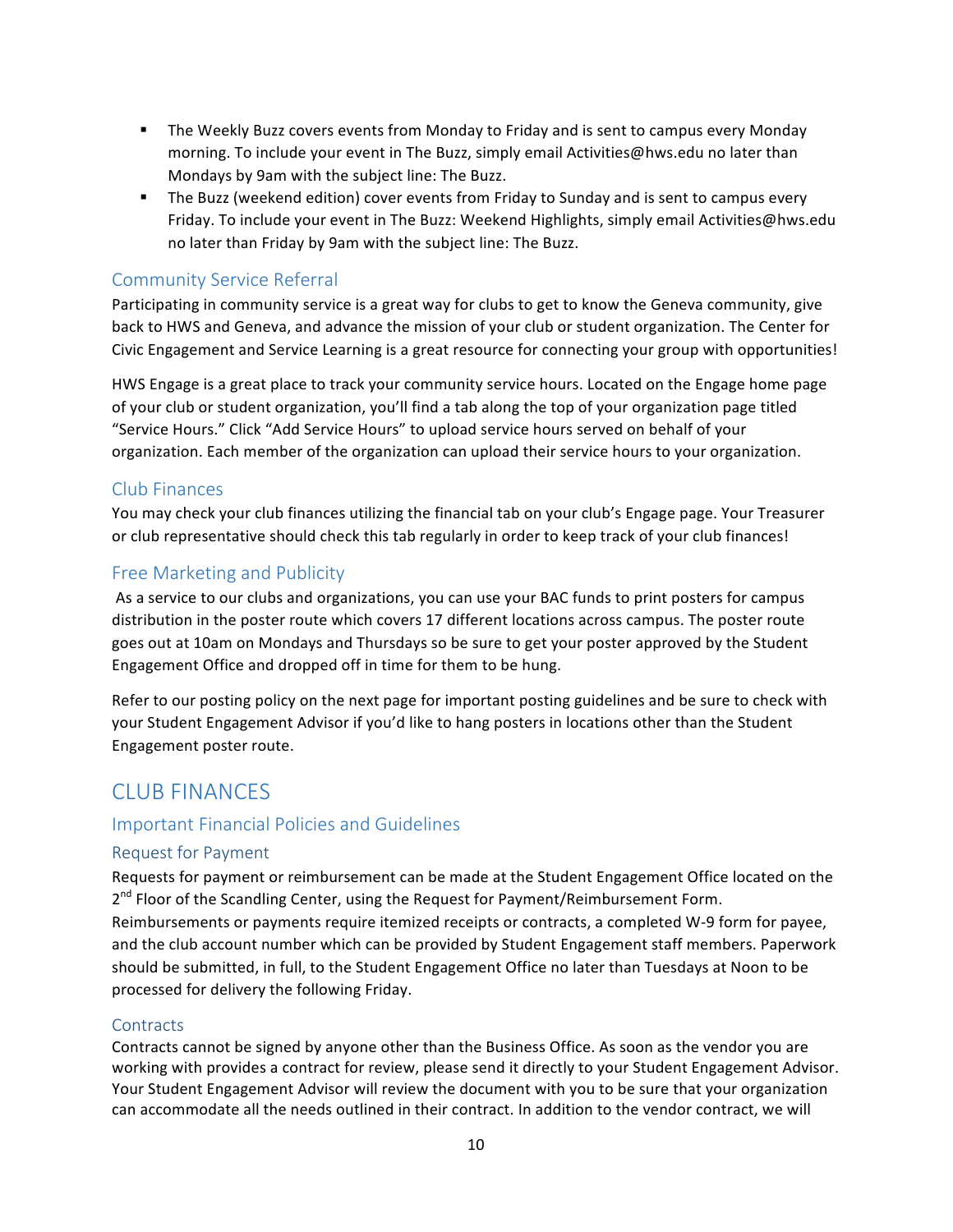have a general contract for your vendor to sign. Your Student Engagement Advisor will submit the paperwork to the Business Office for final approval. Please do not make any verbal agreements with vendors. All contracts must be in document form.

Paperwork should be submitted at least three weeks prior to your event to ensure contracts will be processed on time and that a check can be ready by the day of the performance. Be advised that vendors must be paid with a check from the Colleges. No other forms of payment can be used. Cash is never an acceptable form of payment.

## Budget Allocation Committee Funding

All clubs are given a BAC and fundraising account through Student Engagement; any BAC funds, student donations, alumni/outside donations, student dues, etc. are deposited into these accounts. All financial transactions of any nature are required to be run through your club accounts, unless funded through an individual department. Clubs are not allowed to have outside bank accounts. At any time, a club may view their financial transactions using the finance tab on their club's Engage page.

Clubs wishing to find out information about the budget process or specifics about how to request monies can visit the Documents tab on the HWS Student Engagement Engage website: http://hws.campuslabs.com/engage

#### **CLUB FUNDING GUIDELINES**

#### About the Budget Allocation Committee:

The purpose of the Budget Allocation Committee (BAC) is to fund recognized and active clubs, and club sports. It is comprised of 4 William Smith voting members, 4 Hobart voting members and the treasurer of each college. The BAC funds more than 100 clubs and club sports from the student activity fee. At the end of each year, any unused funds are swept into the excess fund. The BAC meets four times a year: twice a year for allocations for the next semester: around November and April; twice a year for reallocations for the current semester: around September and February.

All events and items proposed for must be in accordance with BAC funding guidelines, the Community Standards, and Business Office Policies. Clubs must use the approved template provided by the BAC to propose for funding. Please make sure your calculations are correct so that you are allocated the proper amount. The BAC reserves the right to deny any funding request that does not provide adequate supporting documentation. All relevant supporting documentation must be submitted in person at the allocation process.

If you have any questions, do not hesitate to reach out to the treasurers by emailing BAC@hws.edu.

Proposal Guidelines:

- Proposals will be heard by the Budget Allocation Committee if:
	- $\circ$  The club is an approved club, registered through HWS Engage, and an active organization.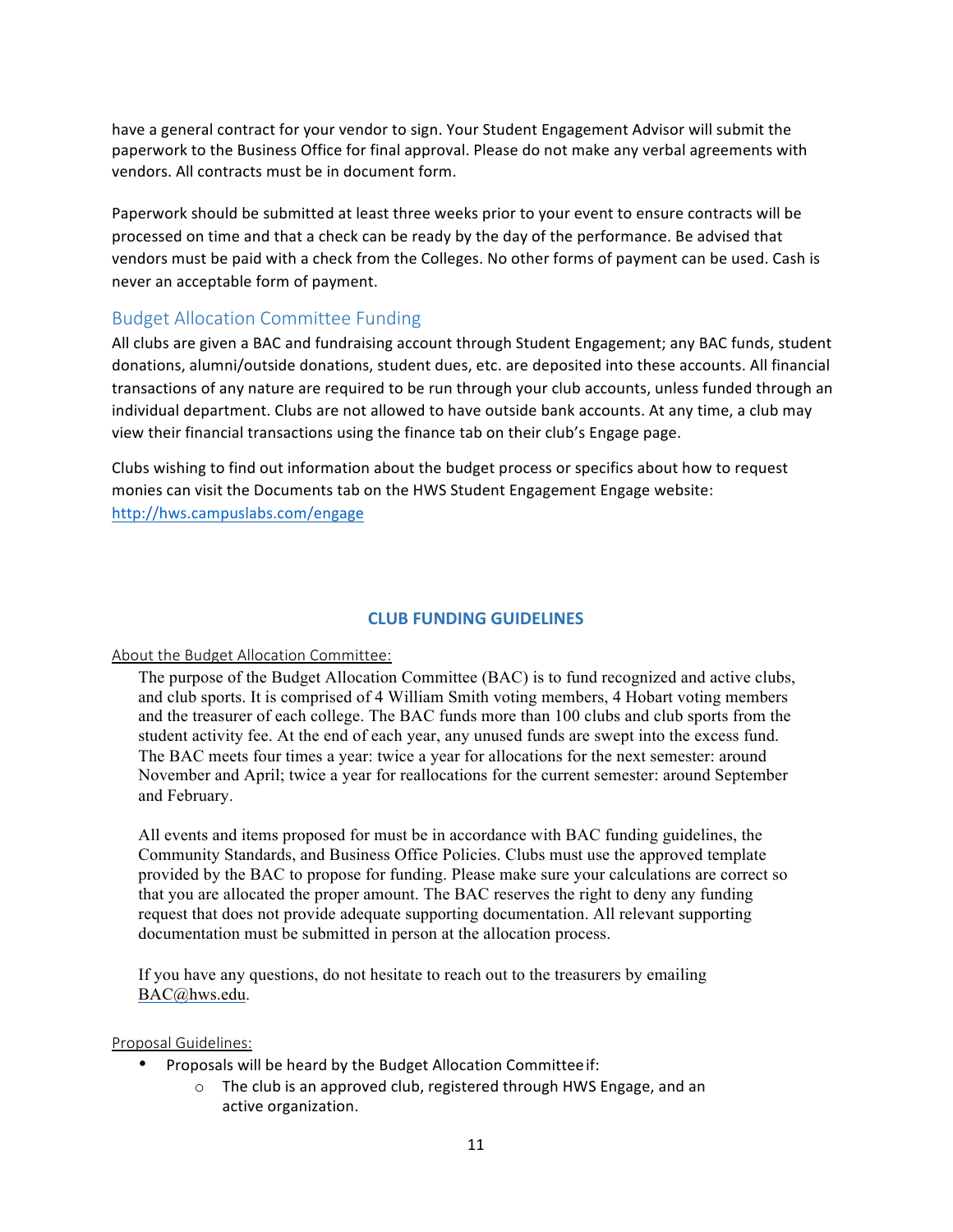- All proposals must be compliant with all Business Office policies. These can be found at https://www.hws.edu/offices/business/policies.aspx.
- Club funding requests may not exceed \$13,000.00 per semester (This does not guarantee full funding).
	- $\circ$  If you are a new club, the maximum you can propose for the first semesteris \$3,000.00 in order to establish your club
- The BAC cannot approve expenses if the event occurs prior toallocations/reallocations.
- The BAC will not consider funding any event/item that does not have proper documentation with a price quote inclusive of all necessities (i.e. speaker /performance fee, travel expenses, food and lodging costs, etc).
- If BAC funding is not sufficient to fund all clubs who propose, percentage cuts will be taken from all budgets based on the scale below:

| $\circ$ \$0 - \$500         | $0\%$ cut  |
|-----------------------------|------------|
| $\circ$ \$501 - \$3,000     | $6\%$ cut  |
| $\circ$ \$3,001 - \$10,000  | $8\%$ cut  |
| $\circ$ \$10,001 - \$15,000 | $10\%$ cut |
|                             |            |

∗ If percentage cuts are made, clubs are responsible for removing items from their proposal to prevent over spending. Budgets may not be used for unapproved items.

## Funding Items:

- The BAC will not fund alcohol.
- The BAC will not fund items that will become personal property:
	- o Gifts
	- $\circ$  Money/prizes/raffle items/gift cards
	- o Shirts, bracelets, wristbands
- Items considered personal property that are used for advocacy purposes central to a club's mission that can be funded include:
	- $\circ$  Stickers, buttons, wristbands, pens
	- o Marketing materials specific to the cause*.*
- There are avenues for additional campus funding for individual student needs that should not be proposed for at BAC.
	- o **SOAR Funding** (Diversity & Inclusion Fund or Campus Connection Fund) is available on the Student Engagement website https://www.hws.edu/studentlife/activities/soar.aspx
- If a speaker does have a contract, we will not fund over \$3,000 inclusive of travel andother expenses.
	- $\circ$  If there is no contract, the BAC will fund honorariums up to \$100.00 for honored guests.
	- Due to COVID-19, HWS would prefer to have speakers via zoom at thistime.
- The BAC will not reimburse club members for out-of-pocket expenses that were not approved on your proposal or by the treasurers.
- The BAC will not reimburse club members for punitive charges incurred by the club during an event.
- BAC will not fund clubs to utilize club allocated funds to make investments or to be used for trade purposes.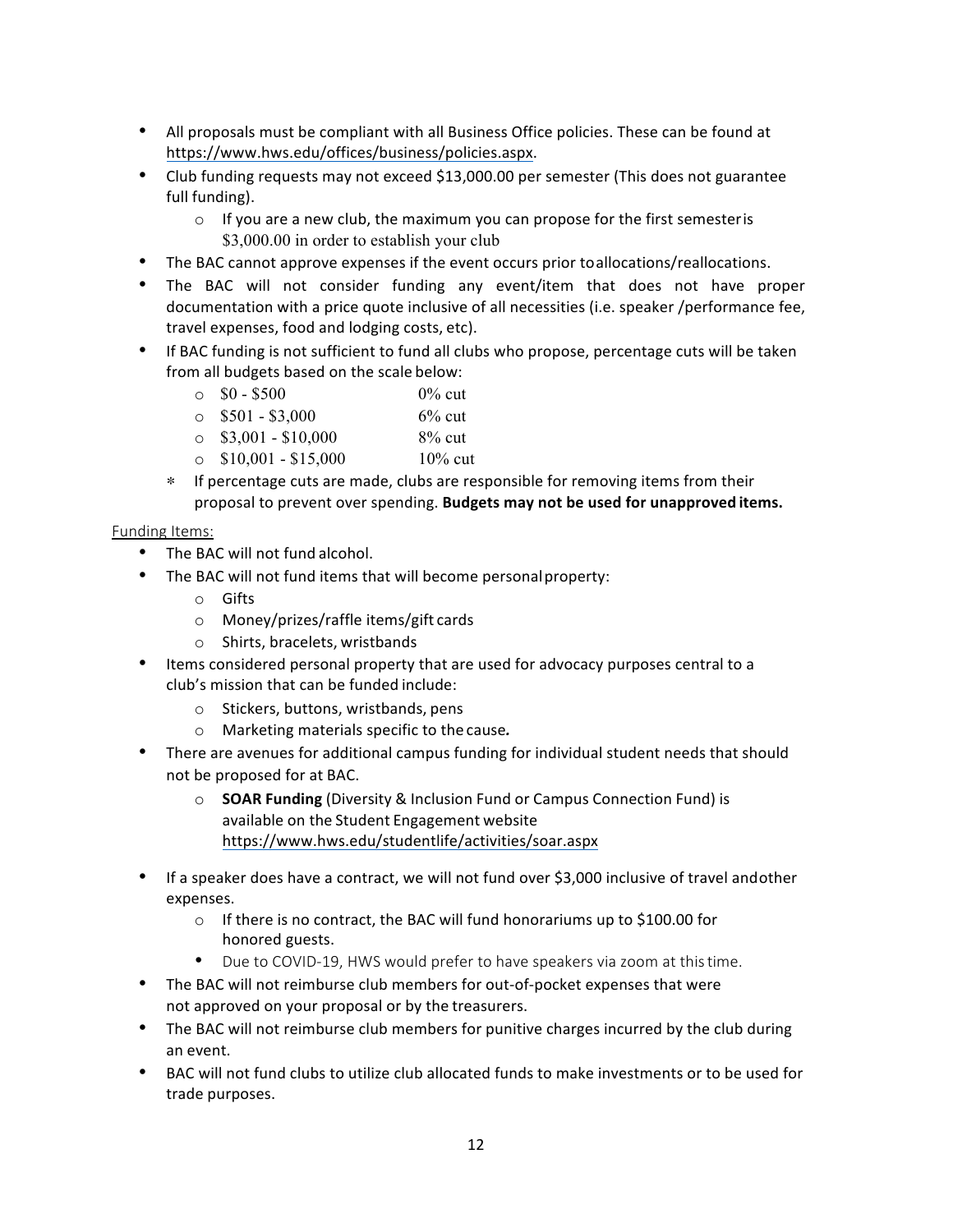#### Budget Overview:

- The BAC grants \$100.00 per club per semester for printing and publicity. Clubs should include their requested amount of money for Print Services (up to \$100); however, these costs do not need to be itemized.
	- $\circ$  This does not include printing of programs for approved events.
- Maximum amount for food at general club meetings is \$25/semester.
- If the DJ is not the main focus of an event, then the maximum amount available is\$350.
- The BAC uses \$20/person as a benchmark for on campus catered meals and \$30/person as a benchmark for off campus catered meals.
- Off campus venues rented for club events are not to exceed \$9,000.00 inclusive of venue price, table rental, chair rentals, linen rental, and catered meals.
- Decorations in the form of chair covers and bow should not exceed the cost (per chair) of your ticket price.
- Clubs are encouraged to reuse as many decorations as possible.

## Travel:

- Clubs are required to have a faculty or staff member as a chaperone for any travel that is more than 100 miles away.
	- $\circ$  Include the chaperone expenses in your budget proposal.
	- $\circ$  You are required to have a faculty/staff advisor at the time of your proposal
- Clubs that are sending representatives to a conference will be funded up to \$3,000.00 for expected expenses. *Due to COVID-19, HWS will support virtual conferences at thistime.* 
	- $\circ$  Will fund up to \$125/night for hotel rooms.
	- $\circ$  Will fund 1 advisor/chaperone per conference and they must have their own room.
	- $\circ$  Meals for breakfast and/or lunch will be refunded at a maximum of \$15/person; meals for dinner will be refunded at a maximum of \$25/person. Make sure to include this in your proposals.
	- $\circ$  You are required to provide documentation for the conference and the hosting organization.
- BAC will not fund retreats.
	- $\circ$  This includes but is not limited to off-campus events involving travel outside of the Geneva area with no verifiable academic purpose. This does not apply to offcampus events hosted by clubs or the colleges.
- The BAC will reimburse clubs that choose to travel in personal vehicles with mileage (\$0.56/mile).
	- $\circ$  Mileage costs vary per year. Rates will be adjusted based on current rate provided by the Business Office.
- Van Rental Guidelines:
	- $\circ$  If the total round trip mileage is LESS than 100 miles:
		- \$20/half day (4 hours or less) or \$40/full day (over 4 hours)
		- $$0.56/m$ ile for gas to refill the tank
	- $\circ$  If the total round trip mileage is MORE than 100 miles:
		- A rate of \$0.56 per mile will be charged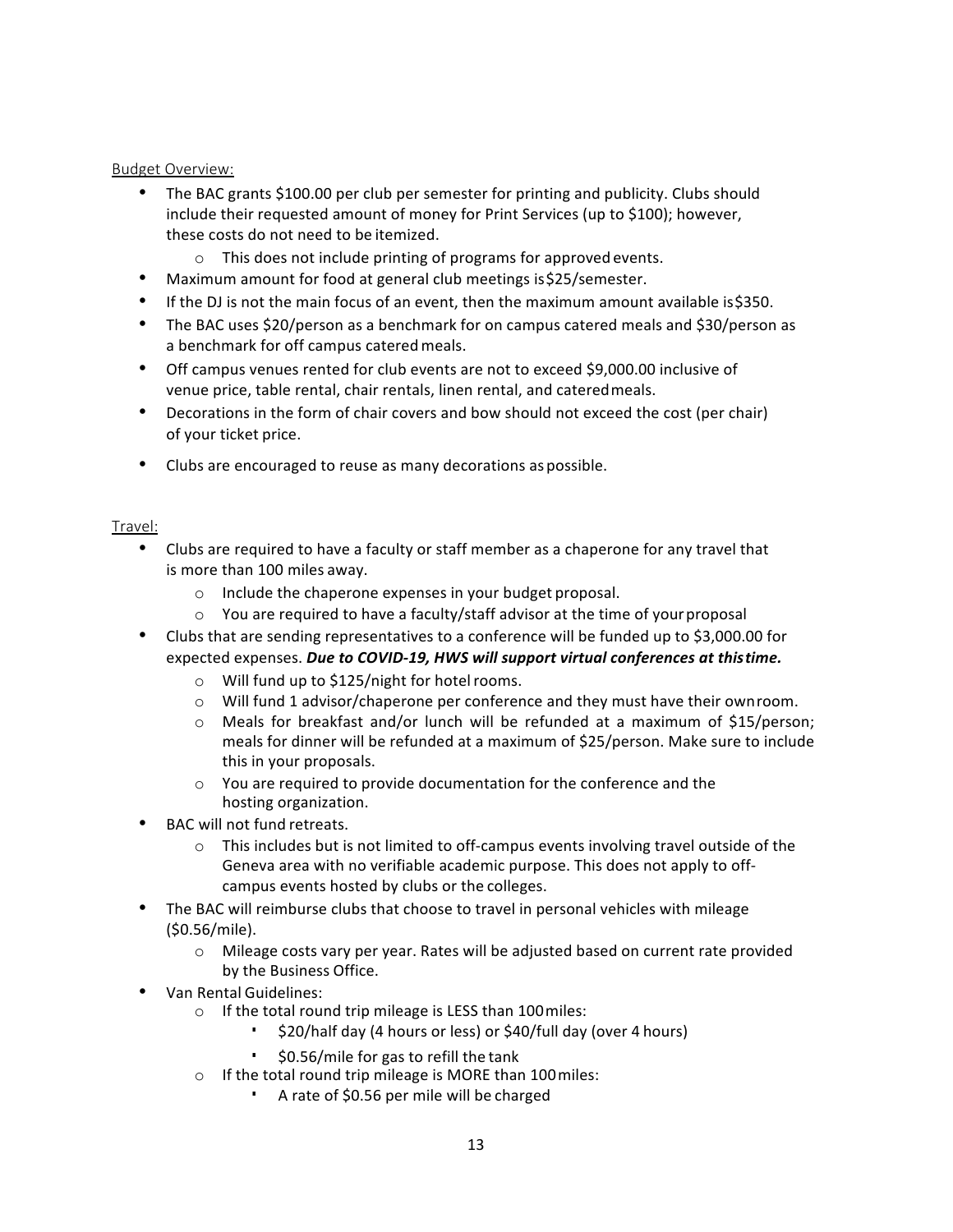▪ No half or full day charge

## Reallocation Guidelines: \*Due to COVID-19, we will only have one round of allocations for *Fall 2021 club budgets.*

- Clubs can propose for events/items if:
	- $\circ$  They did not have documentation for an event during the firstallocations.
	- $\circ$  Prices that have changed from the first proposals. (Must provide original and new documentation)
	- $\circ$  They have not proposed at allocations.
- Do not propose at reallocations if:
	- $\circ$  You would just like to internally reallocate funding. Please email bac@hws.edu with your proposed internal reallocation or set up a meeting with the treasurers to discuss the changes.
	- $\circ$  An item or event has already been denied because it does not follow BAC guidelines.
	- $\circ$  If, after being funded at a previous allocation, this amount did not reach the maximum cap for club funding. This means that clubs whose budgets were cut at a **previous allocation are not permitted to return to reallocations.**

Documentation: \*Due to COVID-19 some details below are not applicable for Fall 2021.

- All price quotes for items required for events, meetings, games, or proper club functioning must be submitted with your proposal in the form of:
	- $\circ$  Screenshot: online purchases (take a screenshot of your final "cart" includingtotal)
	- $\circ$  Pictures: in-store purchases (take a picture of an item next to its assigned price in the store)
- Space reservation confirmations for events, club meetings, etc. for off campusevents.
- Travel calculations must be submitted in miles:
	- o **MILEAGE**: Google Maps: https://maps.google.com/ (\$0.56/mile); Make sure to include the round trip total miles.
- All vendor, performer, guest speaker, and catering requests must be submitted with:
	- $\circ$  Price quotes in the form of an email from the person you wish to book or invoice quote
- All league fees and dues must be submitted from officials within league governing commissions.
- If current market prices or price quotes are unavailable, use last year's quoted prices.
- When deciding on budget proposals, the BAC takes these questions into account:
	- $\circ$  If this is a reoccurring event, has it been successful in the past? If so, how many people usually attend?
	- o What is the purpose of the event in relation to the club's mission/goals?
	- $\circ$  What is the per student expense?
	- $\circ$  Are the items being proposed for related to the event theme?
	- o How many active members does your club have?
	- $\circ$  Did the club provide documentation for all items requested? (Wegmans, Mark's Pizza and Print Services not needed)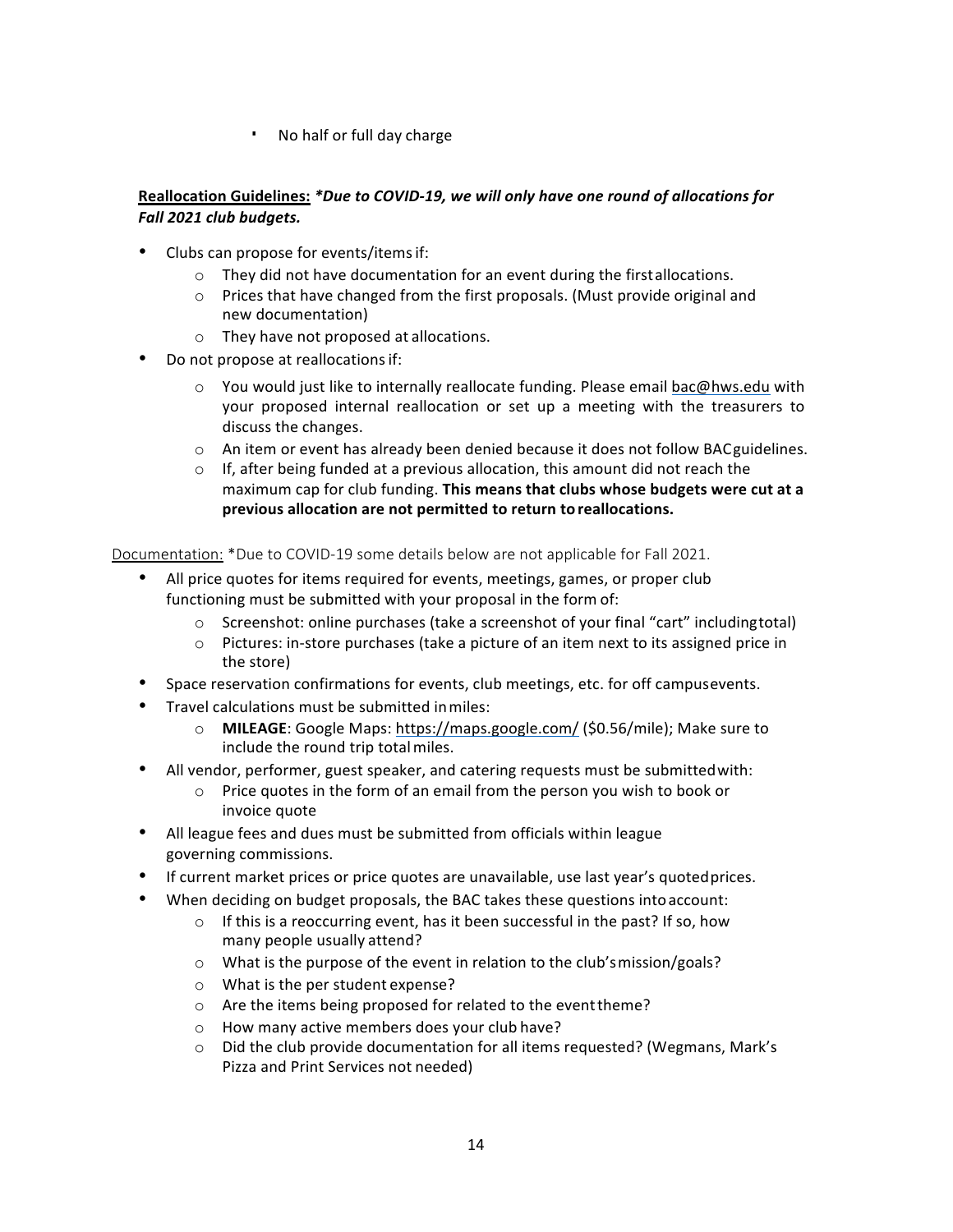## After Allocations/Reallocations:

- Your approved budget will be uploaded to the documents section of your HWS Engage page within a week after allocations/reallocations.
	- $\circ$  All of the items approved will appear under the TA column on your budget and highlighted in **green**.

If a line item was not approved, it will be highlighted in red with the reasoning documented next to that line.

- $\circ$  If a line price was adjusted, it will be highlighted **yellow** with the new amount listed under the TA column. The reasoning for the adjustment will also be documented next to that line item.
- To purchase items, you can:
	- $\circ$  Use your personal funds and get a reimbursement two weeks after you submit the receipt as proof of payment.
	- o Ask your Student Engagement Advisor to purchase the items.
	- $\circ$  Use a Wegmans card (if applicable) from the office.

## Prepare For Your BAC Proposal:

- Consult your Student Engagement Advisor about your proposal, materials, and NYS guidelines regarding event planning, social distancing, and a COVID contact person for any in-person club meetings or events.
- Check your fundraising account balance. This account is never swept.
- Upload your completed BAC proposal with supporting documentation on the "Club Fall" 2021 Allocations" google form (https://forms.gle/79aTVSbKUs2f3ZDC9) by the assigned deadline.
- Make sure the events you are planning align with your club's mission and goals.

## Internal Reallocation:

- To internally reallocate funds, email the treasurers at bac@hws.edu.
- The subject should be "{Club/Club Sport Name} Internal Reallocation"
- In the body please describe the items you'd like to take funding from, the items you'd liketo fund in their place, and documentation relating to the newitems.
- Internal reallocations are subject to all BAC guidelines, this does not excuse themfrom documentation requirements.

Clubs are encouraged to plan a fundraiser to ensure the success and longevity of your club!

## **CLUB SPORT FUNDING GUIDELINES**

About the Budget Allocation Committee:

The purpose of the Budget Allocation Committee (BAC) is to fund recognized and active clubs, and club sports. It is comprised of 4 William Smith voting members, 4 Hobart voting members and the treasurer of each college. The BAC funds more than 100 clubs and club sports from the student activity fee. At the end of each year, any unused funds are swept into the excess fund.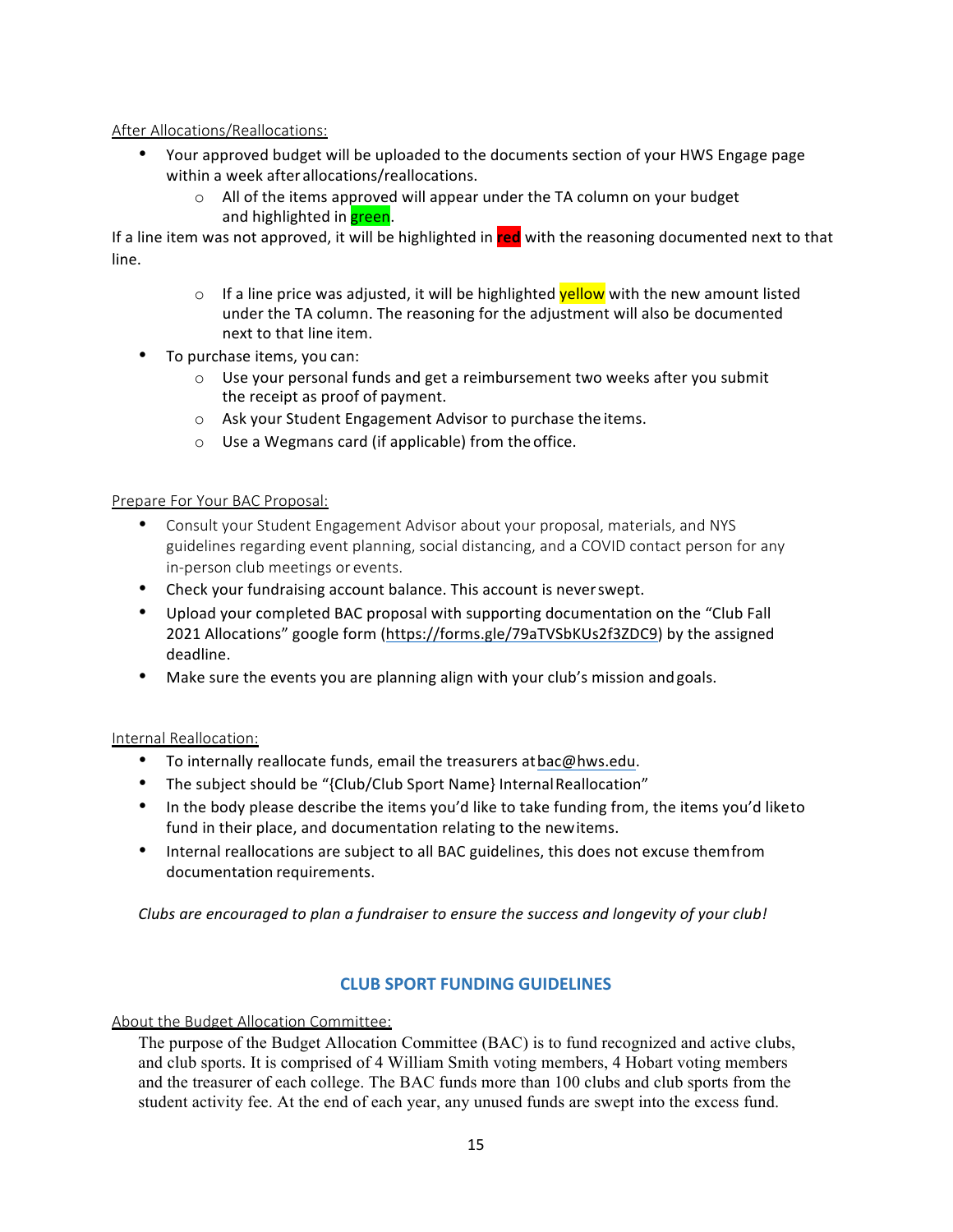The BAC meets four times a year: twice a year for allocations for the next semester: around November and April; twice a year for reallocations for the current semester: around September and February.

#### \* Club Sports will be proposing for the entire academic year in the fall proposal\*

All events and items proposed for must be in accordance with BAC funding guidelines, the Community Standards, and Business Office Policies. Clubs must use the approved template provided by the BAC to propose for funding. Please make sure your calculations are correct so that you are allocated the proper amount. The BAC reserves the right to deny any funding request that does not provide adequate supporting documentation. All relevant supporting documentation must be submitted in person at the allocation process.

If you have any questions, do not hesitate to reach out to the treasurers by emailing BAC@hws.edu.

## Proposal Guidelines:

- Proposals will be heard by the Budget Allocation Committee if:
	- $\circ$  The club sport is an approved club, registered through HWS Engage, and an active organization.
- $\cdot$  All proposals must be compliant with all Business Office policies. These can be found at https://www.hws.edu/offices/business/policies.aspx.
- $\cdot$  Club sport funding requests may not exceed \$15,000 per year (This does not guarantee full funding).
	- $\circ$  If you are a new club sport, the maximum you can propose for the first semesteris \$4,000.00 in order to establish your club
- The BAC cannot approve expenses if the event occurs prior toallocations/reallocations.
- The BAC will not consider funding any event/item that does not have proper documentation with a price quote inclusive of all necessities (i.e. speaker /performance fee, travel expenses, food and lodging costs, etc).
- $\cdot$  If BAC funding is not sufficient to fund all clubs who propose, percentage cuts will be taken from all budgets based on the scale below:

| $\circ$ \$0 - \$500         | $0\%$ cut  |
|-----------------------------|------------|
| $\circ$ \$501 - \$3,000     | $6\%$ cut  |
| $\circ$ \$3,001 - \$10,000  | $8\%$ cut  |
| $\circ$ \$10,001 - \$15,000 | $10\%$ cut |

∗ If percentage cuts are made, clubs are responsible for removing items from their proposal to prevent over spending. Budgets may not be used for unapproved items.

#### Funding Items:

- The BAC will not fund alcohol.
- $\cdot$  The BAC will not fund items that will become personal property:
	- o Gifts
	- $\circ$  Money/prizes/raffle items/gift cards
	- $\circ$  Shirts, bracelets, wristbands
- Items considered personal property that are used for advocacy purposes central to a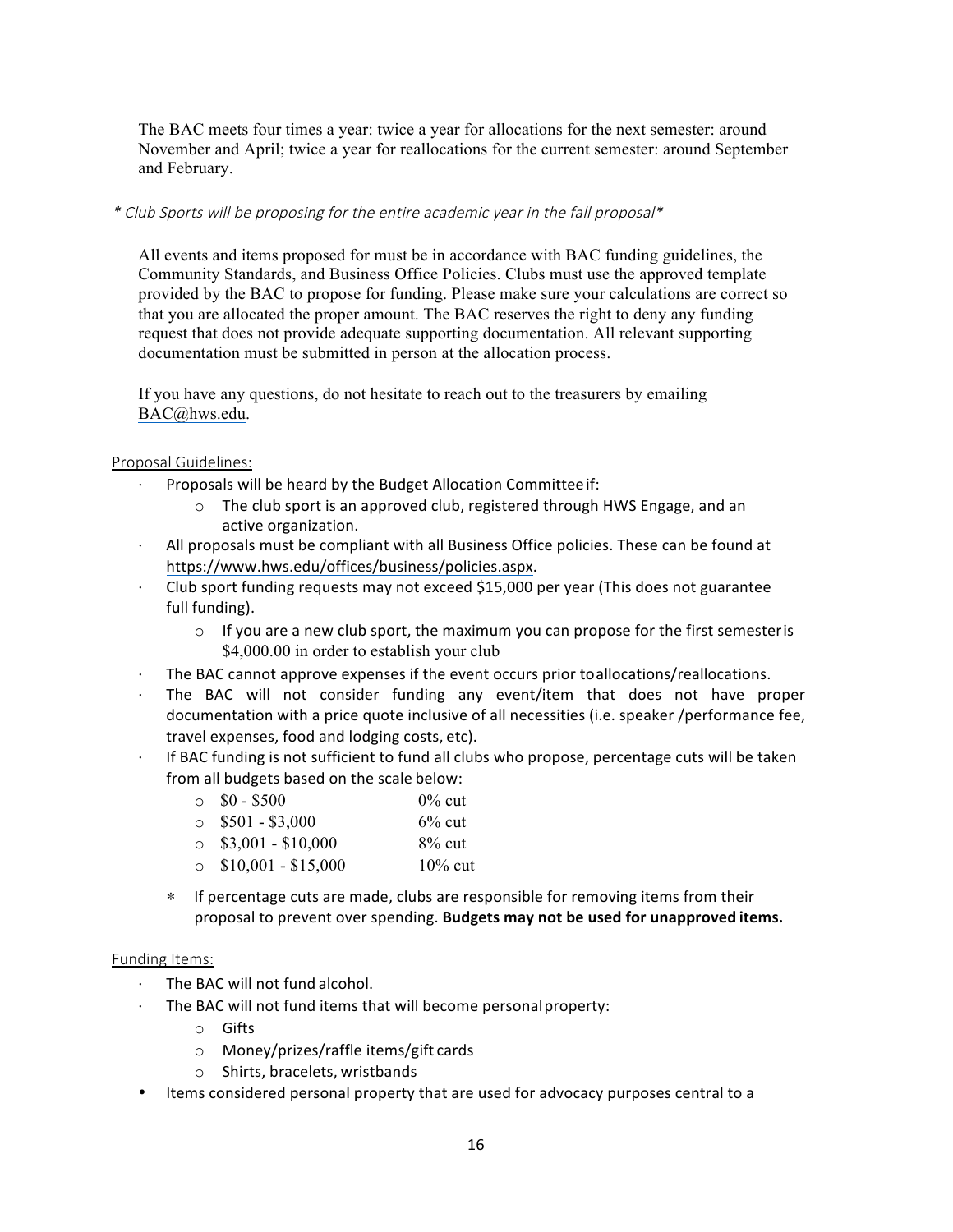club's mission that can be funded include:

- $\circ$  Stickers, buttons, wristbands, pens
- $\circ$  Marketing materials specific to the cause
- There are avenues for additional campus funding for individual student needs that should not be proposed for at BAC.
	- o **SOAR Funding** (Diversity & Inclusion Fund or Campus Connection Fund) is available on the Student Engagement website https://www.hws.edu/studentlife/activities/soar.aspx
- If a speaker does have a contract, we will not fund over \$3,000 inclusive of travel andother expenses.
	- $\circ$  If there is no contract, the BAC will fund honorariums up to \$100.00 for honored guests.
	- Due to COVID-19, HWS would prefer to have speakers via zoom at thistime.
- The BAC will not reimburse club members for out-of-pocket expenses that were not approved on your proposal or by the treasurers.
- The BAC will not reimburse club members for punitive charges incurred by the club during an event.
- BAC will not fund clubs to utilize club allocated funds to make investments or to be used for trade purposes.

## Budget Overview:

- The BAC grants \$100.00 per club per semester for printing and publicity. Clubs should include their requested amount of money for Print Services (up to \$100); however, these costs do not need to be itemized.
	- $\circ$  This does not include printing of programs for approved events.
- Maximum amount for food at general club meetings is \$25/semester.
- $\cdot$  If the DJ is not the main focus of an event, then the maximum amount available is\$350.
- The BAC uses \$20/person as a benchmark for on campus catered meals and \$30/person as a benchmark for off campus catered meals.
- Off campus venues rented for club events are not to exceed \$9,000.00 inclusive of venue price, table rental, chair rentals, linen rental, and catered meals.
- Decorations in the form of chair covers and bow should not exceed the cost (per chair) of your ticket price.
- Clubs are encouraged to reuse as many decorations as possible.

## Travel:

- Clubs are required to have a faculty or staff member as a chaperone for any travel that is more than 100 miles away.
	- $\circ$  Include the chaperone expenses in your budget proposal.
	- $\circ$  You are required to have a faculty/staff advisor at the time of your proposal
- Clubs that are sending representatives to a conference will be funded up to \$3,000.00 for expected expenses. *\*Due to COVID-19, HWS will support virtual conferences at thistime.* 
	- $\circ$  Will fund up to \$125/night for hotel rooms.
	- $\circ$  Will fund 1 advisor/chaperone per conference and they must have their own room.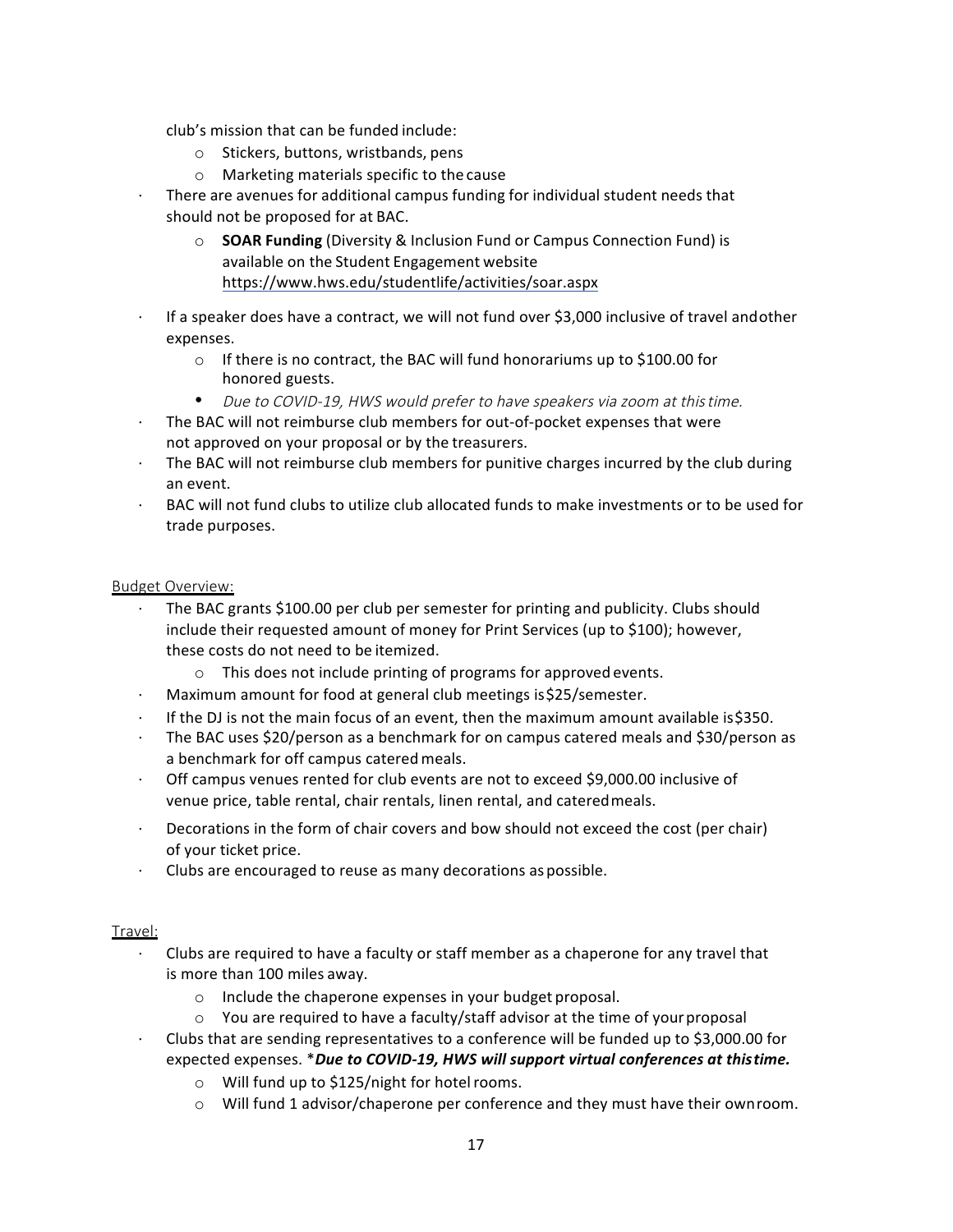- $\circ$  Meals for breakfast and/or lunch will be refunded at a maximum of \$15/person; meals for dinner will be refunded at a maximum of \$25/person. Make sure to include this in your proposals.
- $\circ$  You are required to provide documentation for the conference and the hosting organization.
- BAC will not fund retreats.
	- $\circ$  This includes but is not limited to off-campus events involving travel outside of the Geneva area with no verifiable academic purpose. This does not apply to offcampus events hosted by clubs or the colleges.
- The BAC will reimburse clubs that choose to travel in personal vehicles with mileage (\$0.56/mile).
	- $\circ$  Mileage costs vary per year. Rates will be adjusted based on current rate provided by the Business Office.
- Van Rental Guidelines:
	- $\circ$  If the total round trip mileage is LESS than 100 miles:
		- \$20/half day (4 hours or less) or \$40/full day (over 4 hours)
		- \$0.56/mile for gas to refill the tank
	- $\circ$  If the total round trip mileage is MORE than 100 miles:
		- A rate of \$0.56 per mile will be charged
		- No half or full day charge

## Reallocation Guidelines: *\*Due to COVID-19, we will only have one round of allocations for Fall 2021 club sport budgets.*

- Clubs can propose for events/items if:
	- $\circ$  They did not have documentation for an event during the firstallocations.

Prices that have changed from the first proposals. (Must provide original and new documentation)

- $\circ$  They have not proposed at allocations.
- Do not propose at reallocations if:
	- $\circ$  You would just like to internally reallocate funding. Please email bac@hws.edu with your proposed internal reallocation or set up a meeting with the treasurers to discuss the changes.
	- $\circ$  An item or event has already been denied because it does not follow BAC guidelines.
	- $\circ$  If, after being funded at a previous allocation, this amount did not reach the maximum cap for club funding. This means that clubs whose budgets were cut at a previous allocation are not permitted to return to reallocations.

## Documentation: \*Due to COVID-19 some details below are not applicable for Fall 2021.

- All price quotes for items required for events, meetings, games, or proper club functioning must be submitted with your proposal in the form of:
	- $\circ$  Screenshot: online purchases (take a screenshot of your final "cart" includingtotal)
	- $\circ$  Pictures: in-store purchases (take a picture of an item next to its assigned price in the store)
- Space reservation confirmations for events, club meetings, etc. for off campusevents.
- Travel calculations must be submitted in miles:
	- o **MILEAGE**: Google Maps: https://maps.google.com/ (\$0.56/mile); Make sure to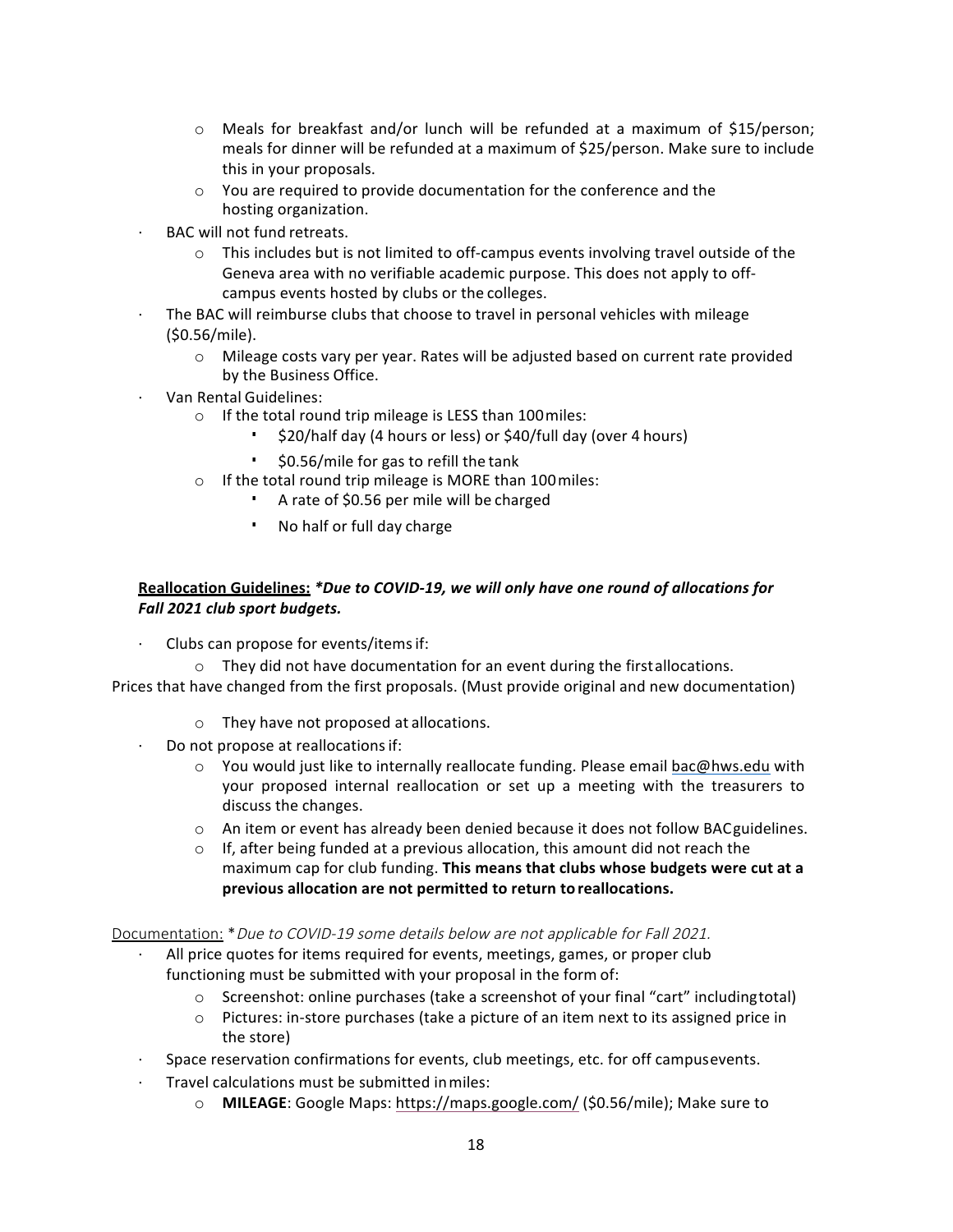include the round trip total miles.

- All vendor, performer, guest speaker, and catering requests must be submitted with:
	- $\circ$  Price quotes in the form of an email from the person you wish to book or invoice quote
- All league fees and dues must be submitted from officials within league governing commissions.
- If current market prices or price quotes are unavailable, use last year's quoted prices.
- When deciding on budget proposals, the BAC takes these questions into account:
	- $\circ$  If this is a reoccurring event, has it been successful in the past? If so, how many people usually attend?
	- $\circ$  What is the purpose of the event in relation to the club's mission/goals?
	- $\circ$  What is the per student expense?
	- $\circ$  Are the items being proposed for related to the event theme?
	- o How many active members does your club have?
	- $\circ$  Did the club provide documentation for all items requested? (Wegmans, Mark's Pizza and Print Services not needed)

#### After Allocations/Reallocations:

Your approved budget will be uploaded to the documents section of your HWS Engage page within a week after allocations/reallocations.

All of the items approved will appear under the TA column on your budget and highlighted in green.

- o If a line item was not approved, it will be highlighted in **red** with the reasoning documented next to that line.
- o If a line price was adjusted, it will be highlighted **yellow** with the new amount listed under the TA column. The reasoning for the adjustment will also be documented next to that line item.
- To purchase items, you can:
	- $\circ$  Use your personal funds and get a reimbursement two weeks after you submit the receipt as proof of payment.
	- $\circ$  Ask your Student Engagement Advisor to purchase the items.
	- $\circ$  Use a Wegmans card (if applicable) from the office.

## Prepare For Your BAC Proposal:

- · Consult your Student Engagement Advisor about your proposal, materials, and NYS guidelines regarding event planning, social distancing, and a COVID contact person for any in-person club meetings or events.
- Check your fundraising account balance. This account is never swept.
- Upload your completed BAC proposal with supporting documentation on the "Club Sport Fall 2021 Allocations" google form (https://forms.gle/YrUwrKwEm1cuEoJ4A) by the assigned deadline.
- Make sure the events you are planning align with your club's mission and goals.

## Internal Reallocation:

 $\cdot$  To internally reallocate funds, email the treasurers at bac@hws.edu.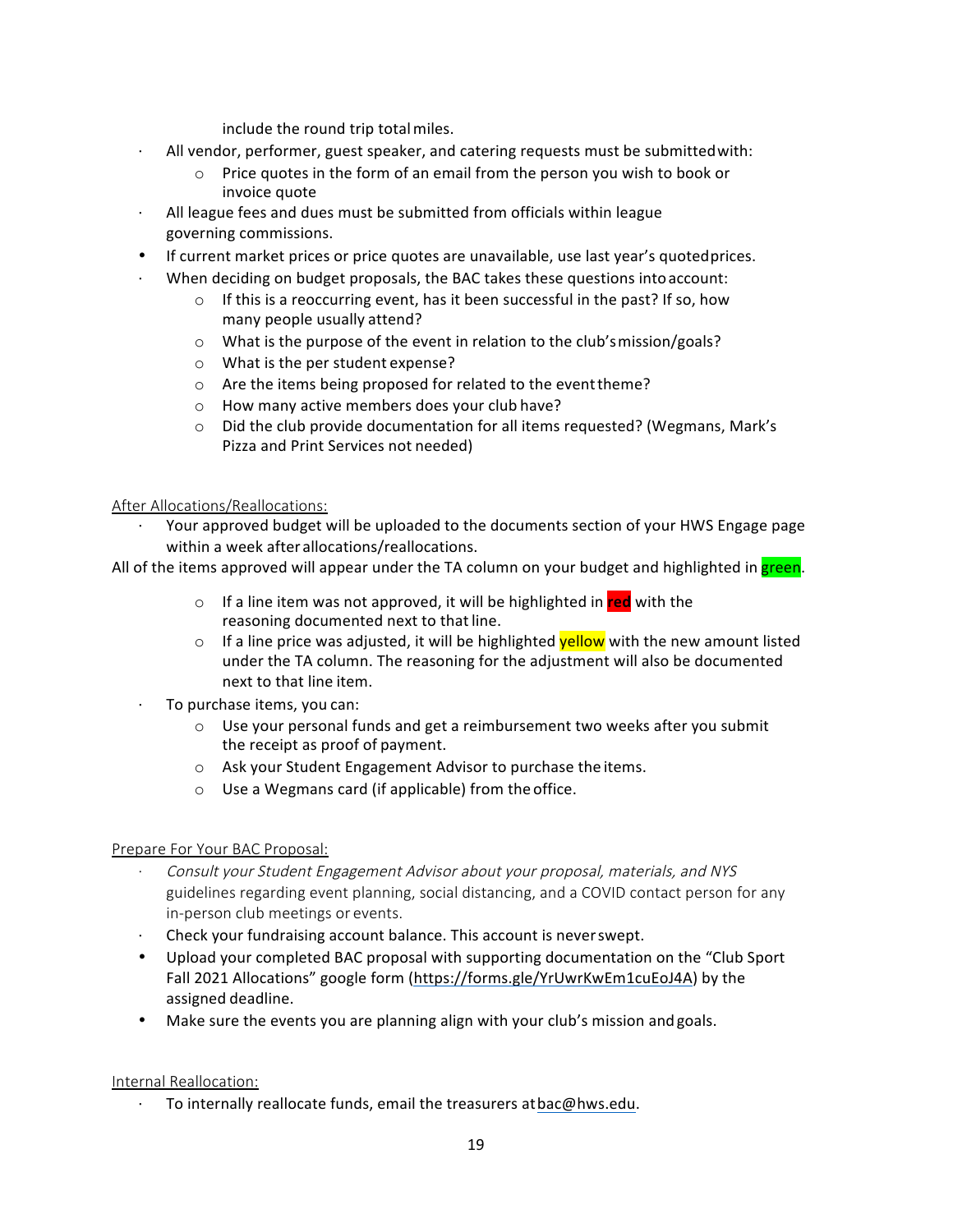- The subject should be "{Club/Club Sport Name} Internal Reallocation"
- In the body please describe the items you'd like to take funding from, the items you'd liketo fund in their place, and documentation relating to the newitems.
- Internal reallocations are subject to all BAC guidelines, this does not excuse them from documentation requirements.

Clubs are encouraged to plan a fundraiser to ensure the success and longevity of your club!

## HSG and WSC Excess Fund for Additional Support

Clubs are able to request additional funding for items that they did not previous propose for BAC through the Excess Fund managed jointly by Hobart Student Government and William Smith Congress. Any questions should be directed to your respective government or congress. To apply for excess funds, you will need to email a request to hsg@hws.edu and wsc@hws.edu that includes the following information:

- Name of organization requesting funds
- Purpose of request/reason why you are requesting
- Itemized budget needs with any relevant supporting documentation
- Ways in which the use of funds will benefit of the HWS community
- Timeline for the use of funds
- Any other relevant information

## Purchasing Supplies

Clubs wishing to purchase supplies with their BAC or fundraising funds should visit their Student Engagement Advisor. We highly discourage students from using their own money to purchase club supplies in order to avoid issues with reimbursements.

## Cash Handling

All fundraising should be deposited during normal daytime work hours in the club's account at the Student Engagement Office. Please complete a deposit form used for reference by the Business Office. Funds will post to your fundraising account within 5 business days. You can pick up a cash box for safe handling of monies upon request at Student Engagement.

## Cash Box Security Tips

## Internal Controls:

Strong internal controls and documented procedures should be in place to ensure cash proceeds are adequately safeguarded, deposited timely and accurately reflected in the general ledger. The following are a few suggestions that you should consider when evaluating and implementing your cash handling procedures at special events on campus.

## Safeguard Cash:

Remove temptation for would be thieves by only counting cash and checks in a locked room. All cash should be kept in a secure location. The Office of Student Engagement can store funds in a protected safe if needed. Cash that will be secured in the building overnight could be an attractive target for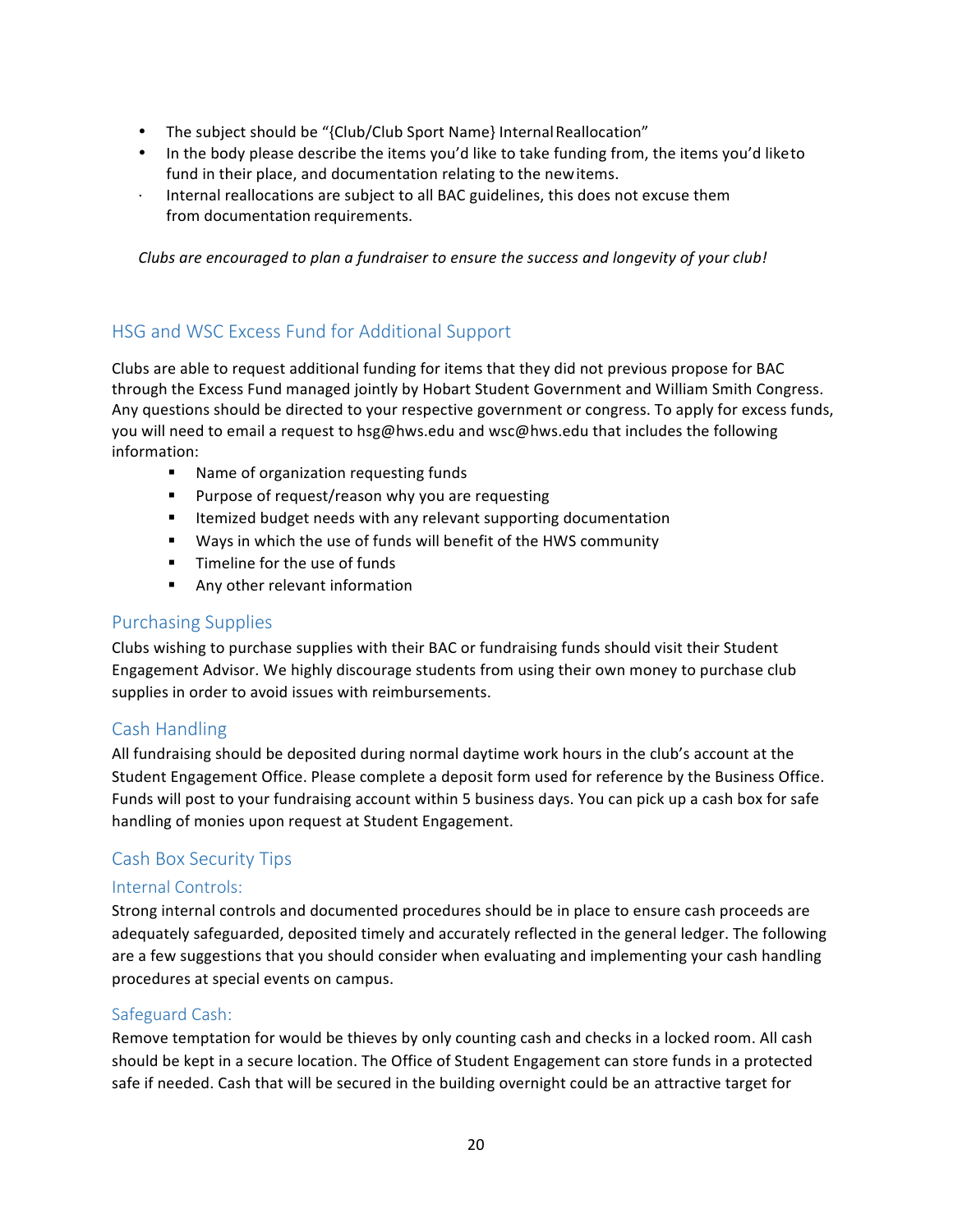thieves. Whenever possible, cash should be counted and deposited on the day it's received. Remember, it is never appropriate to use cash proceeds to make loans, for advances, or to pay for expenditures.

## Cash Box Security:

It is very important to secure the cash box by a lock. Limit access to the cash box to only one individual. If there are duplicate keys, make sure that you are only allowing people whom you trust and who understand cash handling protocol to hold them in their possession. At all costs, avoid keeping the money in transparent containers and never leave the cash box unattended. Since it's not possible for you to safeguard the cash box while supervising other facets of the event; ensure that there's a trusted club member to assist you.

# HOSTING CLUB EVENTS

## What is Event Registration?

Event Registration is a process that helps students plan safe and organized activities and takes place on the HWS Engage site. Only those with event permissions can register events on behalf of their organization through Engage. These individuals are the President or Primary Contact of an organization.

Once your Event Coordinator registers an event, a notification is sent to your Student Engagement Advisor. They will reach out to you to discuss the event and possibly set up a meeting. Depending on the scale of your event, you may also be invited to attend an events meeting that occurs every Wednesday at 2pm in which Buildings and Grounds, Catering, and IT Services attends. Events are required to be registered with our office in order to occur.

## Reservations

## Campus Event Spaces and Classrooms

Campus event spaces and classrooms are available for reservation by clubs. All reservations are first come, first serve and must be done through the Office of Student Engagement. To reserve space for club meetings and events, visit your Student Engagement Advisor and submit an events request form on Engage. 

## Scandling Window & Table Reservations

Reserve a table or window in the Scandling Center by contacting the Student Engagement Office (315) 781-3513 or Activities@hws.edu.

## What should be on your table?

- Signage indicating who you are (table cover or paper banner) & what you're promoting or advertising (posters, tri-fold, easel)
- Handouts with important organization or event information
- Promotional materials (pens, pins, candy, giveaways)
- Pictures of your organization or past events
- Multi-media (laptop, iPad, video)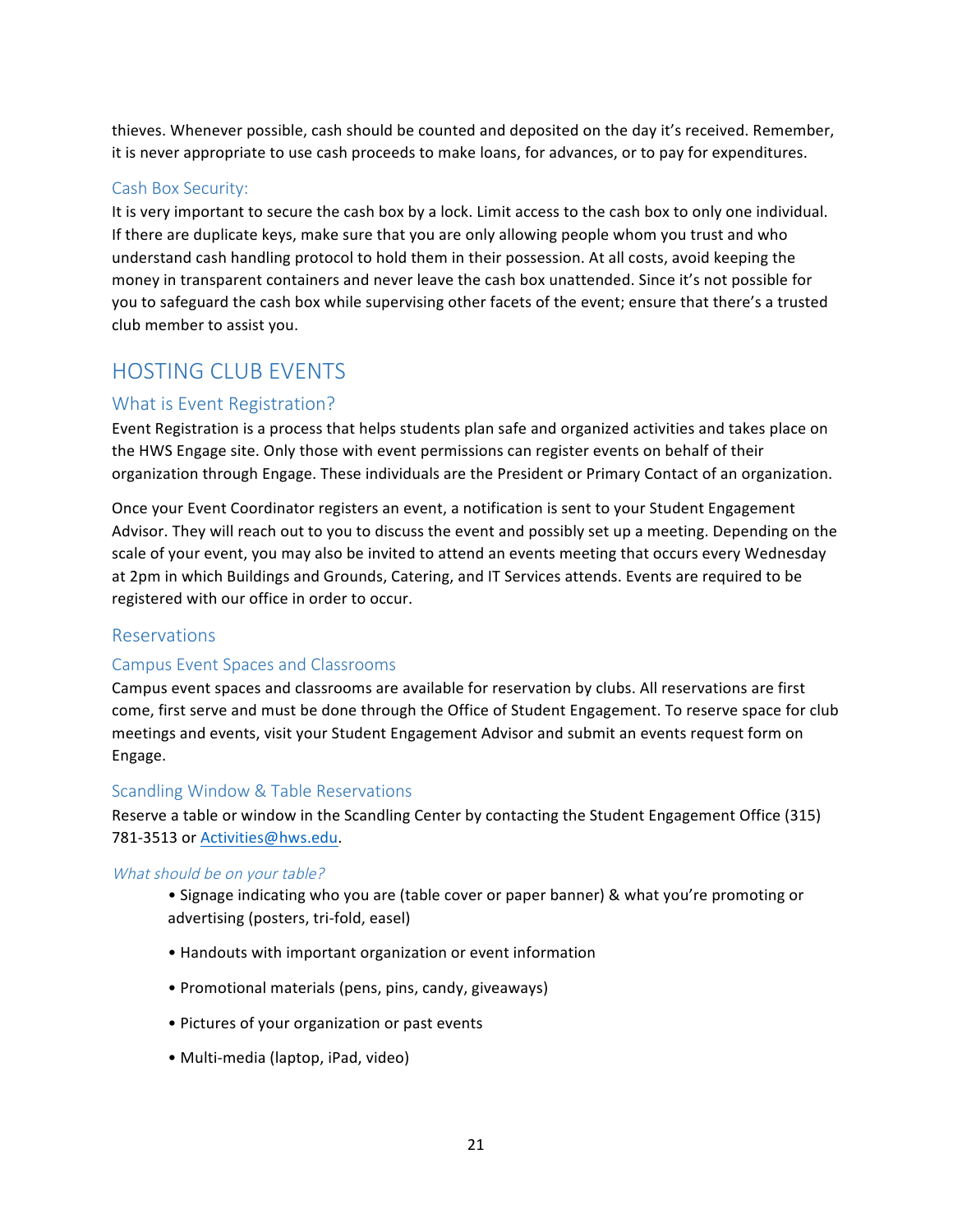#### Who should be at your table?

- Members of your organization
- No more than 2-3 people at a time

#### Other helpful tips:

- Wear clothing that is related to your organization or event.
	- Be cautious when using music. If using it, keep it at a reasonable volume.
	- Make eye-contact with passersby in your tabling area. SMILE!
	- Don't force your information on people. Only reach out to those who seem interested.
	- Make your table interactive...try a game or trivia.
	- Be cautious of friends who stop by to chat they are blocking your table from others.
	- Try standing at your table instead of sitting. It makes you feel seem more engaged in the tabling experience.

• Know when the busiest times are in the locations in which you're tabling. Early morning and late afternoons tend to not get much traffic.

## Event Planning 101

- 1. Preliminary work:
	- a. Start early!
	- b. Be well researched on the type of event that you want to hold.
	- c. Know what you need for your event and what you need to do to obtain it.
	- d. Talk to a faculty or staff member to determine some achievable goals for your event.
	- e. Select a theme/title for your event.
	- f. Find possible sponsors for the event.
	- g. State how this event can contribute to campus or community life.
- 2. Event Proposal:
	- a. Request an appropriate amount of funding from the BAC.
	- b. Reserve the facilities and/or space for the event to be held at by following the Event Registration protocol.
	- c. Will any school vehicles need to be rented?
	- d. Will the event require security?
		- i. Provided by the school?
		- ii. Provided by an outside company?
	- e. Pick an appropriate date for the event to be held on and decide when the start of the event will be and what time the event will end (don't forget to include clean-up time).
	- f. How many people will be expected?
	- g. Will EMS need to be present for this event?
	- h. Who will the event be open to?
		- i. Students
		- ii. Public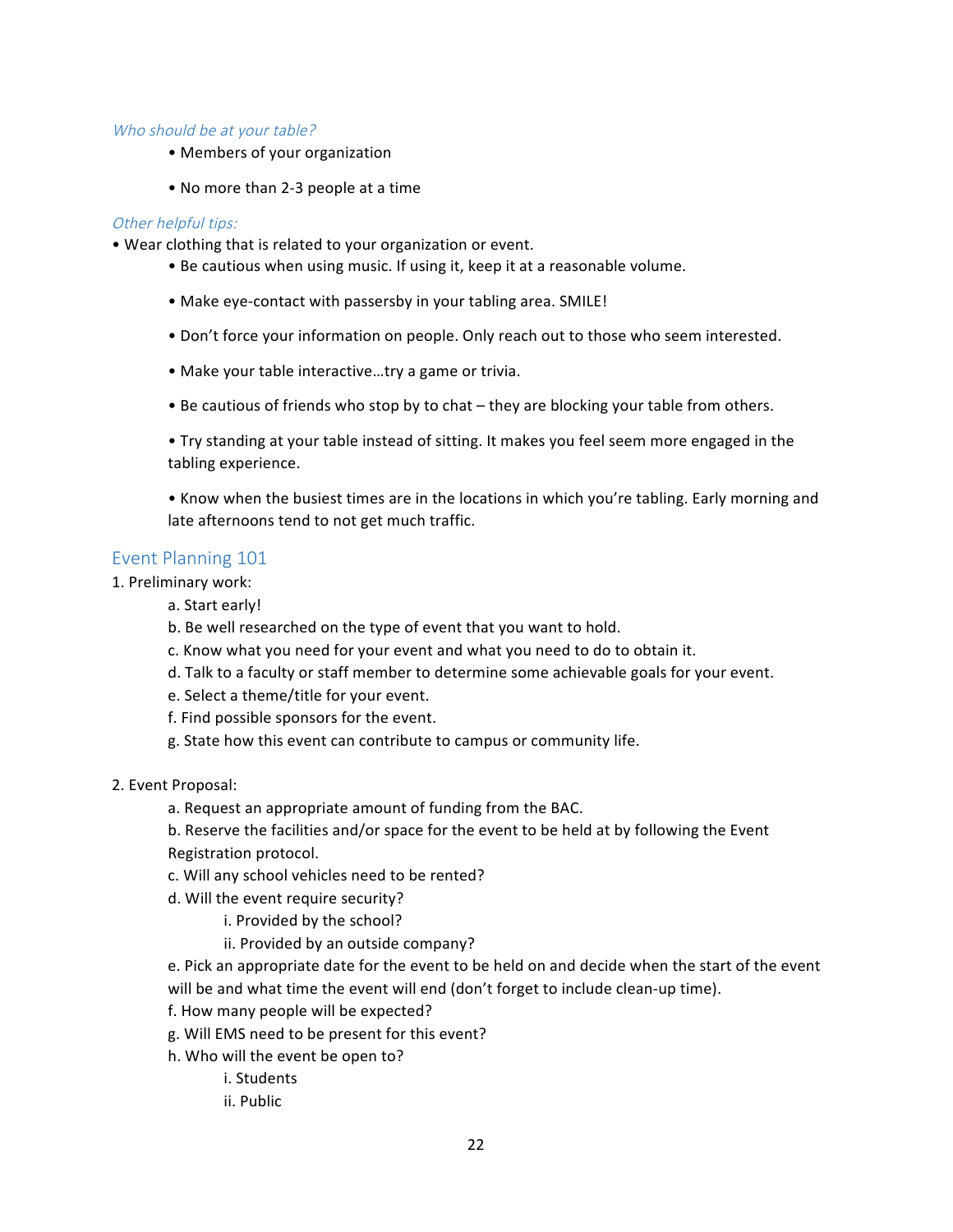- iii. Ticket holders
	- 1. How many tickets will be available?
	- 2. What will each one cost?

3. Tickets sold through the College Store will require an additional form that can be obtained through Student Engagement and must be submitted before tickets are dropped off to be sold.

i. Will there be food and/or drinks (alcoholic or non-alcoholic)

i. Will there be an outside caterer?

ii. Should the needs of students with dietary restrictions/allergies be taken into account?

- j. Will there be a guest speaker/DJ/preforming artist?
- k. Is there a contract that needs to be signed by a Student Engagement Advisor?
- l. What equipment will they require? Do they have a technical or hospitality rider?
	- ii. Are there safety waivers that need to be filled out?
- 3. Getting the word out:

a. Flyers and posters for advertising the event must be submitted and approved ahead of time to ensure that they are not posted too late.

- b. Will the event be advertised off campus?
	- i. If so, How? (web, newspaper, posters)
- 4. Setting up for the event:
	- a. Draw a basic floor plan for the event space.
		- i. Make sure all tables/kiosks/ tents have adequate access to the resources they need
		- (i.e. electricity or running water)
	- b. Put up any decorations for the event
		- i. Make sure decorations are within fire safety regulations.
	- c. If the event is to be held outdoors, be sure to have back-up event space in case of rain.
	- d. Be sure that all safety regulations have been met and all forms have been filled out.
- 5. The day of the event:
	- a. Is there enough staff running the event?

i. Do the staff have the contact information of event coordinators in case any questions still need to be answered?

- b. Is there anything that the event still needs?
- c. Are all tables/equipment/kiosks in their proper place?
	- i. Are exits clear in case of need for emergency evacuation?
- d. Has the event managed to stay within its budget?
- e. At the end of the event:
	- i. Has all the trash been thrown away/recycled?
	- ii. Has all equipment been put back in their proper place/returned to the rightful owners?
- 6. The Aftermath:
	- a. Would you consider the event a success?
		- i. What things would you do the same or different?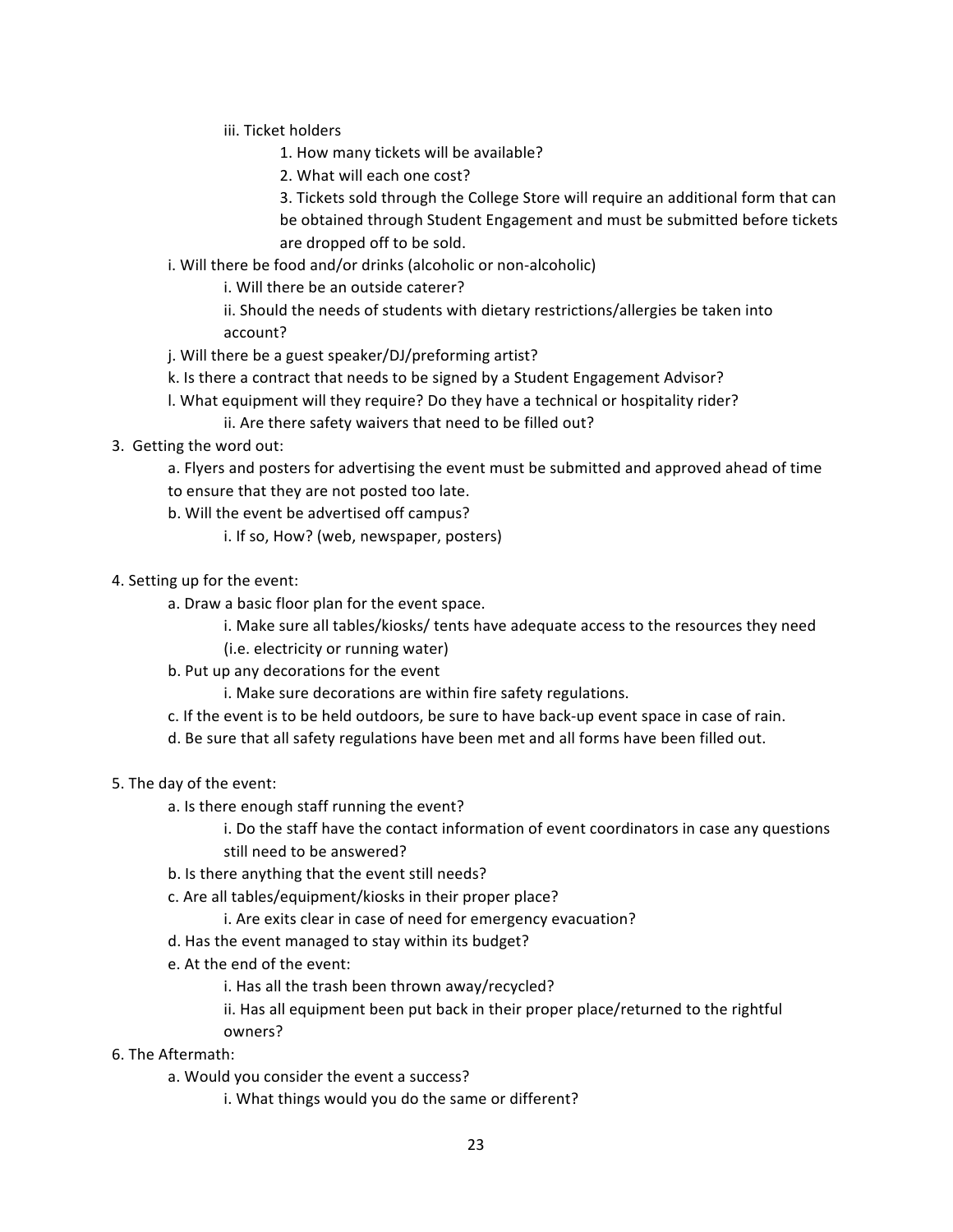- b. Will this event be repeated next year?
- c. Was there enough funding for the event? Too much?

## IMPORTANT EVENT INFORMATION

## Event Needs

## Requesting Event Set-Up from Buildings and Grounds

## **Contact Information: facilities@hws.edu, (315) 781-3660**

**Buildings and Grounds Event Set-Up Request Policy:** 

- Event set up includes tables, chairs, stages, electrical set-ups for bands, etc.
- **Any requests for Buildings & Grounds setup must be submitted through HWS Engage.**
- When making your request in HWS Engage, please include the following:
	- 1. Date, time, and exact location of set up
	- 2. Quantity of items needs (i.e. specific count of tables, chairs, stage pieces, etc.)
	- 3. Direct contact information to an informed club member
	- 4. Date and time items can be picked up

## Requesting Event Set-Up IT Services

## **Contact Information: helpdesk@hws.edu, 781-4357**

IT Services provides a variety of services for your events including media reservations, audio and video recording, Vandervort technology set-up, equipment rentals, and more. Consult with your Student Engagement Advisor or call the Help Desk to clarify if IT can support your event needs early on in your event planning process to minimize any issues.

*When* you are ready to make an event set-up request, you can email helpdesk@hws.edu OR utilize their online form here: http://www.hws.edu/itservices/service\_form.aspx

## Safety Measures for your Event

For large events, events that are considered high-risk, or events ending after 1:00am, you will need to consider the safety measures you have in place. All events ending after 1:00am require event staff. This can be requested through your Student Engagement Advisor. For events with 500+ attendees, you will need to request EMS services (ems@hws.edu) as well as coordinate with Campus Safety to arrange for appropriate staffing and security measures. Your Student Engagement Advisor should be consulted first to determine the appropriate course of action and connect you to the right offices on campus. Please see pp. 79-80 of the 2018-19 HWS Community Standards for a grid on event planning.

## Club Waivers

Any club or club event that could potentially cause risk or harm to its members or to others is required to fill out a waiver before participating. This includes, but is not limited to: club sports (both competitive and non-competitive), potentially risky events or programs, and certain use of vehicles. These waivers can be found with your Student Engagement Advisor and must be completed by members participating and returned to your Student Engagement Advisor.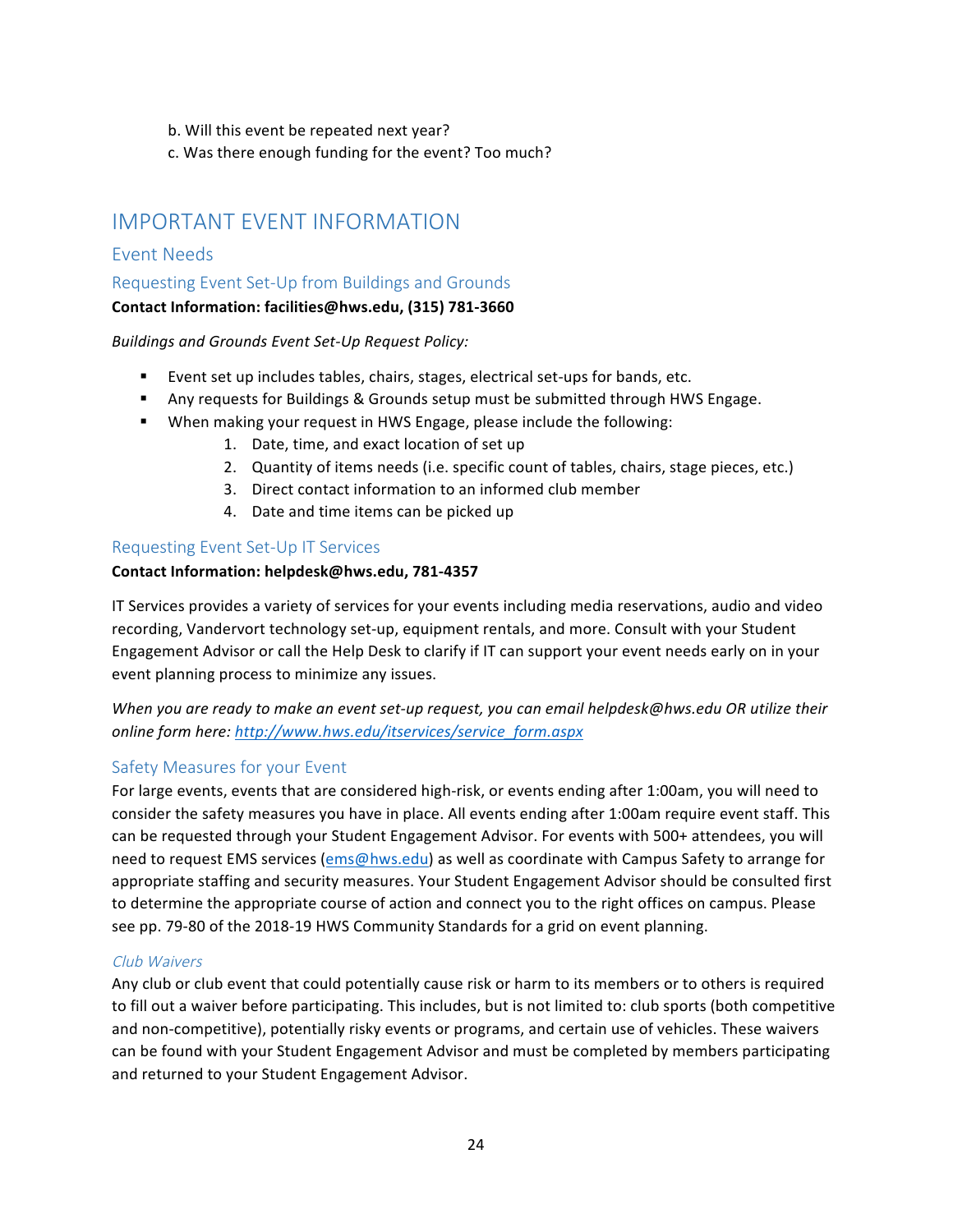## Serving Food at Your Event

## Catering Services at HWS

Sodexo is the main dining service provider for HWS and can be used by any HWS Club or Student Organization for on-campus events. Sodexo manages all catering requests. If you have a request for *catering for an upcoming event, contact Kim Rothschild (rothschild@hws.edu)* 3-4 weeks (if not more) in *advance of your event to ensure that Sodexo can provide catering for your special event.* It is often helpful to meet with your Student Engagement Advisor before placing a catering request, they can provide important details that will save you time! All clubs that request catering should have already **completed an Event Registration Request.**

*When placing a catering request, be sure to include the following information:* 

- Specific menu with recipes for any requests that may be unusual
- Number of guests estimated to attend
- Your budget per person (based on your BAC funding)
- Date, time, and location of the event

• Décor for the tables. Will you need linens (they are an extra charge), will you be setting up centerpieces

• Any special needs that your event might require

• A main point of contact for your club- this is important! It should be someone who is aware of the requests and details of the event. Information is not always shared amongst club members and results in poor communication between Sodexo and clubs which hinders their ability to support your event to its fullest.

#### Important Catering Considerations:

• What is your budget? Think in terms of per-person cost and be sure to request that number in your catering request

• What location are you hosting your event in? Any space in and outside the Scandling Center must use Sodexo services. Consult with your Student Engagement Advisor if you have any questions about this policy.

• What are the dietary restrictions of your guests? If you are planning a plated or buffet menu, you should ask your guests for dietary restrictions (i.e. food allergies, gluten intolerance, vegetarian/vegan needs, etc.)

• Are you choosing an outside caterer? Approval from your Student Engagement Advisor is important before choosing an outside caterer. They will walk you through the steps of choosing an approved caterer.

#### **Transportation**

Trips planned for 100 miles or more from campus must include an HWS advisor or faculty/staff **mentor. http://www.hws.edu/studentlife/pdf/mentor\_expectations.pdf**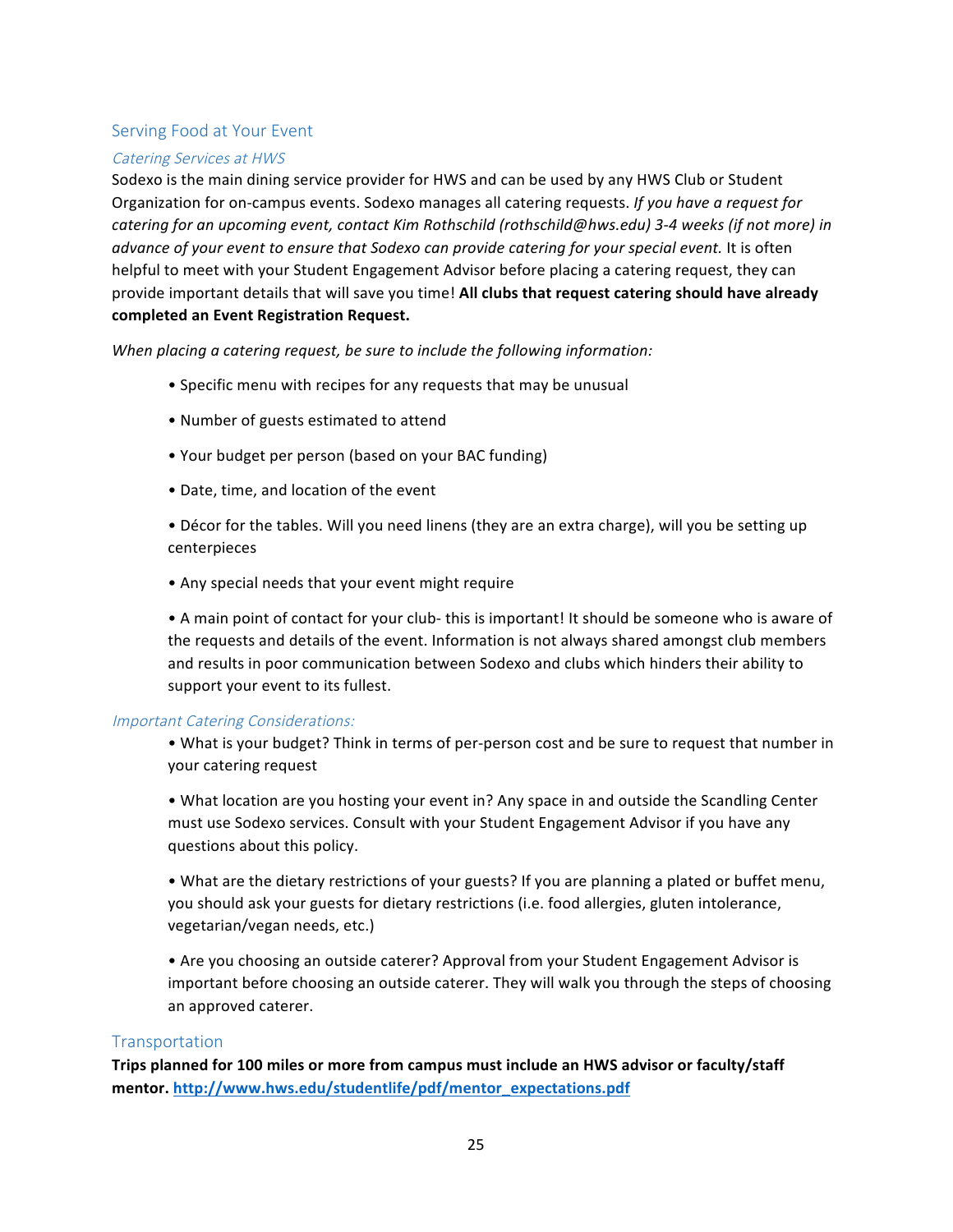#### Requesting HWS Vans or Driver Authorization

#### **Contact Person: Pamela Pietrusinksi, 781-3103, pietrusinski@hws.edu**

#### *Request a Vehicle Here: http://www.hws.edu/offices/conferences/van\_form.aspx*

Vans can be rented for a daily fee plus the cost of gasoline. Tank must be filled upon return using the oncampus fuel tanks (if possible) or you will be subject to a re-fueling fee. It is important to leave the vans locked, clean, and with all windows securely closed or you may be subject to fines. Most vans hold 9-12 passengers, verify the size of your van with the Office of Conference and Events when you make your reservation.

The day of your van trip, the certified driver will need to report to the Campus Safety Office to pick up the key to the van. Each van is numbered and can be found in its respective numbered parking spot. All vans must be backed into its designated spot when returned.

Additional questions about van use should be directed to the Office of Conferences and Events.

#### Other Modes of Transportation

#### *Contact Person: Your Student Engagement Advisor, 781-3513*

School and large coach buses are also options for club events. These requests should be facilitated through your Student Engagement Advisor as there are multiple vendors that offer these services. Set up a meeting to talk about your options well before the date of the event in order to avoid issues with availability or funding.

#### Showing Movies

#### DVD/Video Copyright Law

Federal copyright law restricts the use of DVDs/videocassettes for private showings and prohibits their public performance without prior written consent of the holder of the copyright. A public performance includes, but is not limited to, showing a motion picture in a location open to the public, showing a motion picture to a selected group of people gathered in a location not open to the public (i.e. residence hall floor or lounge), or showing a motion picture by broadcast or transmission. Student organizations choosing to publicly show a motion picture in any form (film, VHS video, DVD, etc.) must secure and purchase a license from a booking agency. Videos or DVDs that are rented or purchased from a retail outlet are for home use only and cannot be shown on campus without the appropriate license from an approved booking agency.

#### Federal Copyrights Laws:

The Feral Copyright Act (Title 17, United States code, Public Law 94-553, 90 Sat. 2541) governs how copyrighted materials, such as movies, may be utilized publicly. Neither the rental nor the purchase or lending of a videocassette or DVD carries with it the right to exhibit a movie publicly outside the home, unless the site where the video is used is properly licensed for copyright compliant exhibition.

This legal copyright compliance requirement applies to parks and recreation departments, colleges, universities, public schools, day care facilities, summer camps, churches, private clubs, prisons, lodges, businesses, etc. regardless of whether admission is charged, whether the institution is commercial or nonprofit or whether a federal, state or local agency is involved.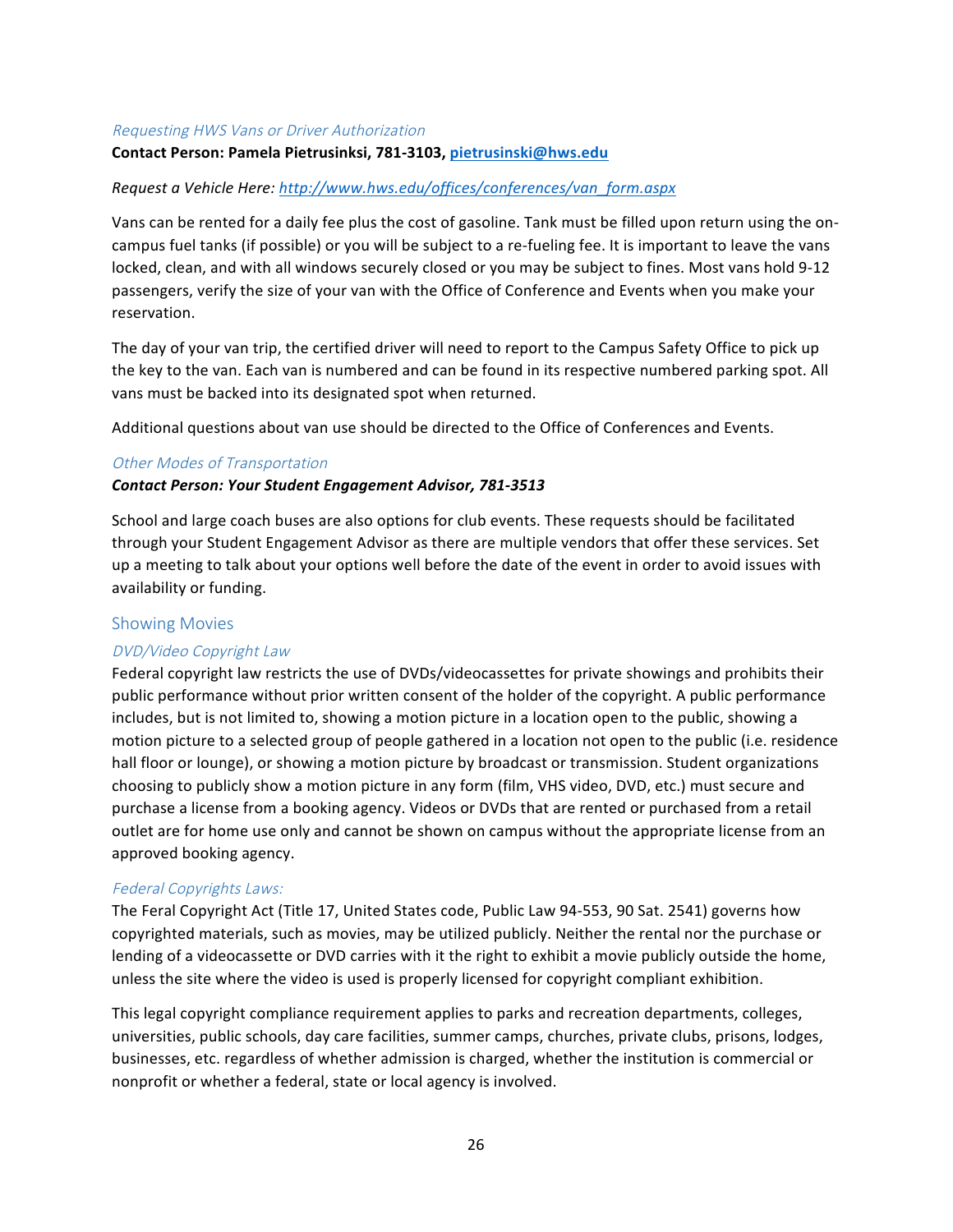The movie studios, who own copyrights, and their agents, are the only parties who are authorized to license sites such as parks and recreation departments, businesses, museums, etc. No other group or person has the right to exhibit or license exhibitions of copyrighted movies.

Furthermore, copyrighted movies borrowed from other sources such as public libraries, colleges, personal collections, etc. cannot be used legally for showing in colleges or universities or in any other site which is not properly licensed.

## Face to Face Teaching Exemption:

Under the "education exemption," copyrighted movies may be exhibited in a college without a license only if the movie exhibition is:

- An integral part of a class session and is of material assistance to the teaching content.
- Supervised by a teacher in a classroom.
- Attended ONLY by students enrolled in a REGISTERED class of an accredited nonprofit educational institution.
- Presented using a lawfully made movie that has been legally produced and obtained through rental or purchase.

Any student event involving the showing of a movie must be registered with Event Registration through *the Office of Student Engagement.* 

## Frequently Asked Questions:

Q: What is considered public space on our campus?

A: Anything outside of the personal residence hall room or apartment is considered public space (i.e.: classrooms, auditoriums, meeting/conference rooms, libraries, museums, recreational facilities, common areas of apartments/ and other residential communities, outdoor space, cafeterias, etc.). A public space is one that is accessible to ALL members of the general public. It does not have to be accessible to them 24 hours/7 days a week, but needs to be accessible during the time that the movie is being shown. If only certain people are allowed access, then it is not a public space.

Q: If I'm not charging admission to watch the movie, do I still need to purchase the licensing rights?

A: Yes. A license is required for all public performances regardless of whether admission is charged.

Q: If I buy a movie at Target, rent it from the library, or already own the film, does that count as "purchasing the rights"?

A: No. Stores and libraries sell and rent movies for "home use only" and cannot provide legal permission for use outside of the home. You can only obtain licensing directly from a licensor, not from a third party.

Q: What if I want to show an old movie from the '30s or '40s? Do I still need a license?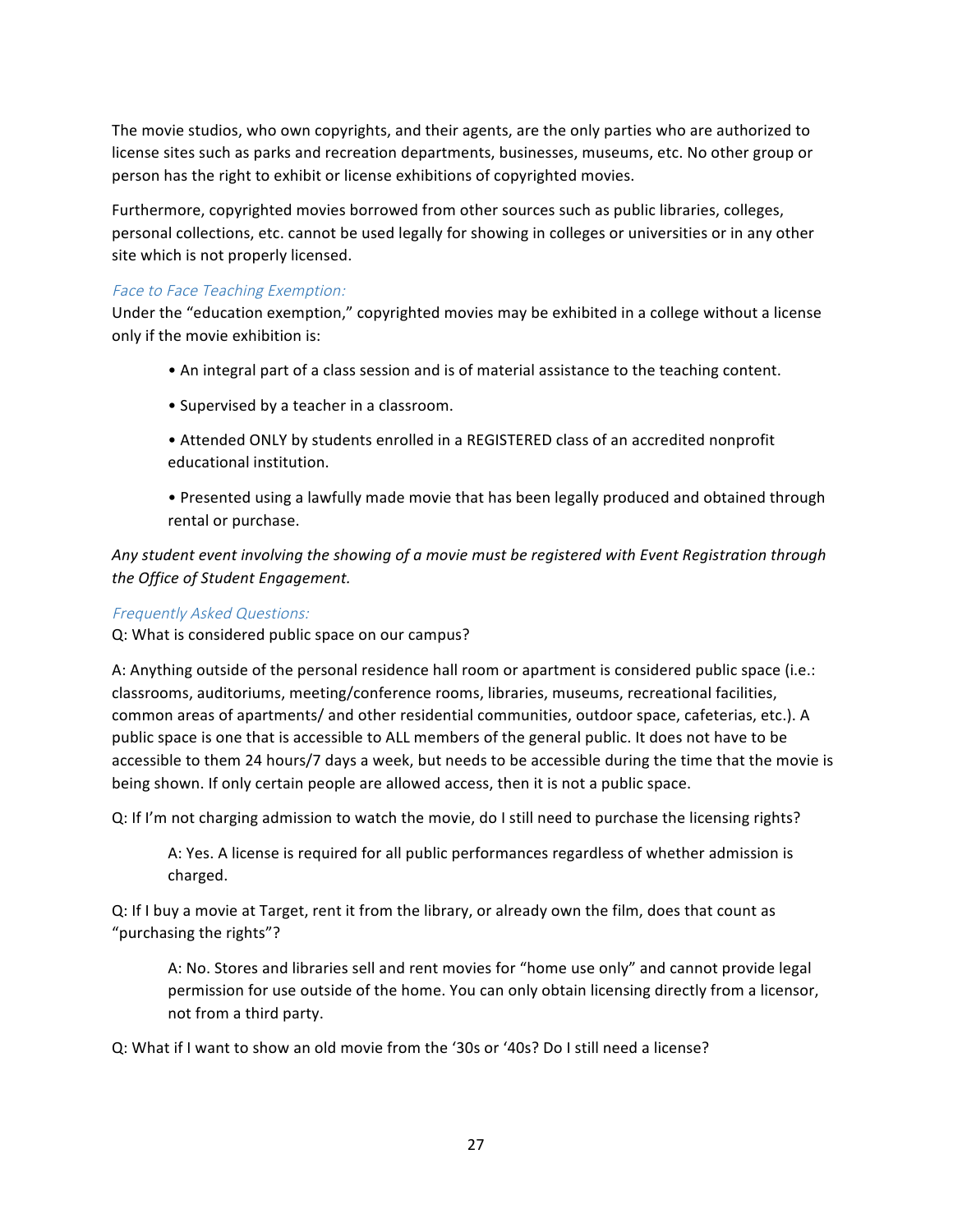A: Yes. Copyright pertains to all movies regardless of the year it was produced, unless it falls in the "public domain" and is free for viewing. To see a list of movies in this category, visit www.openflix.com.

Q: What if I'm only showing the film to a small group of friend or classmates? Do I still need a license?

A: If the movie is being shown outside your home, a license needs to be obtained regardless of the number of people attending the screening.

#### Q: My organization is showing the film for educational purposes. Do I still need a license?

A: You will need to purchase the license unless your movie is being shown as part of a class and is relevant to teaching content, the movie is supervised by the course instructor, and the movie is attended ONLY by students enrolled in a REGISTERED class at HWS. Showing a movie outside of a classroom and holding an education discussion following the film is not part of the face-toface teaching exemption.

#### Q: What am I paying for when I purchase the rights to a movie?

A: The license fees compensate the copyright owners and the people who work on the film's production. These royalties are the way publishers, authors, composers, musicians, inventors, computer programmers and movie produces are paid for their work.

#### Q: Do documentaries and independent films fall under the same rules?

A: These types of movies are usually explored on a case by case basis. Sometimes permission can be obtained from the film maker to show the film without purchasing the rights. Please contact the Student Engagement Office with any questions.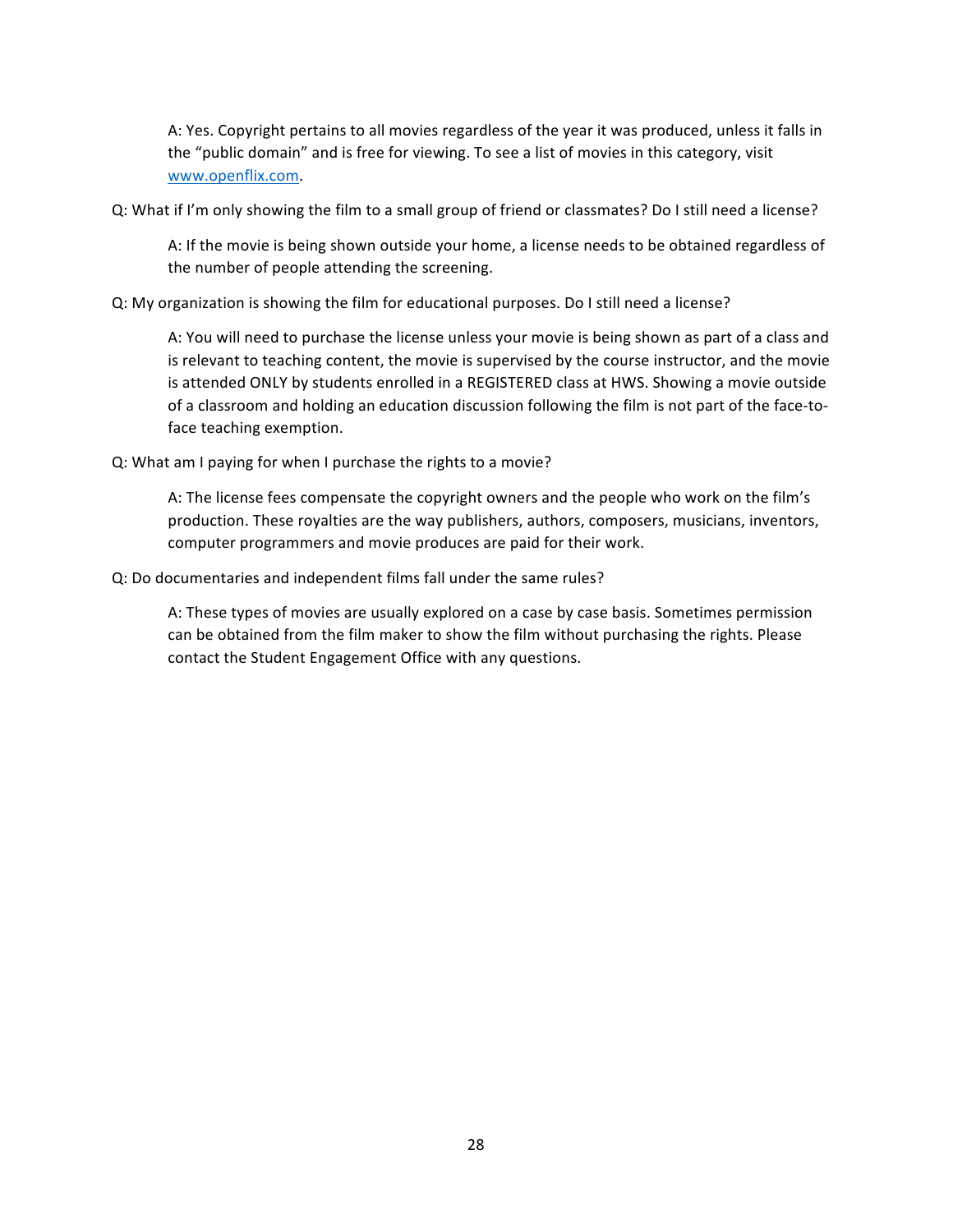# Resource Section: Managing your Club or Student Organization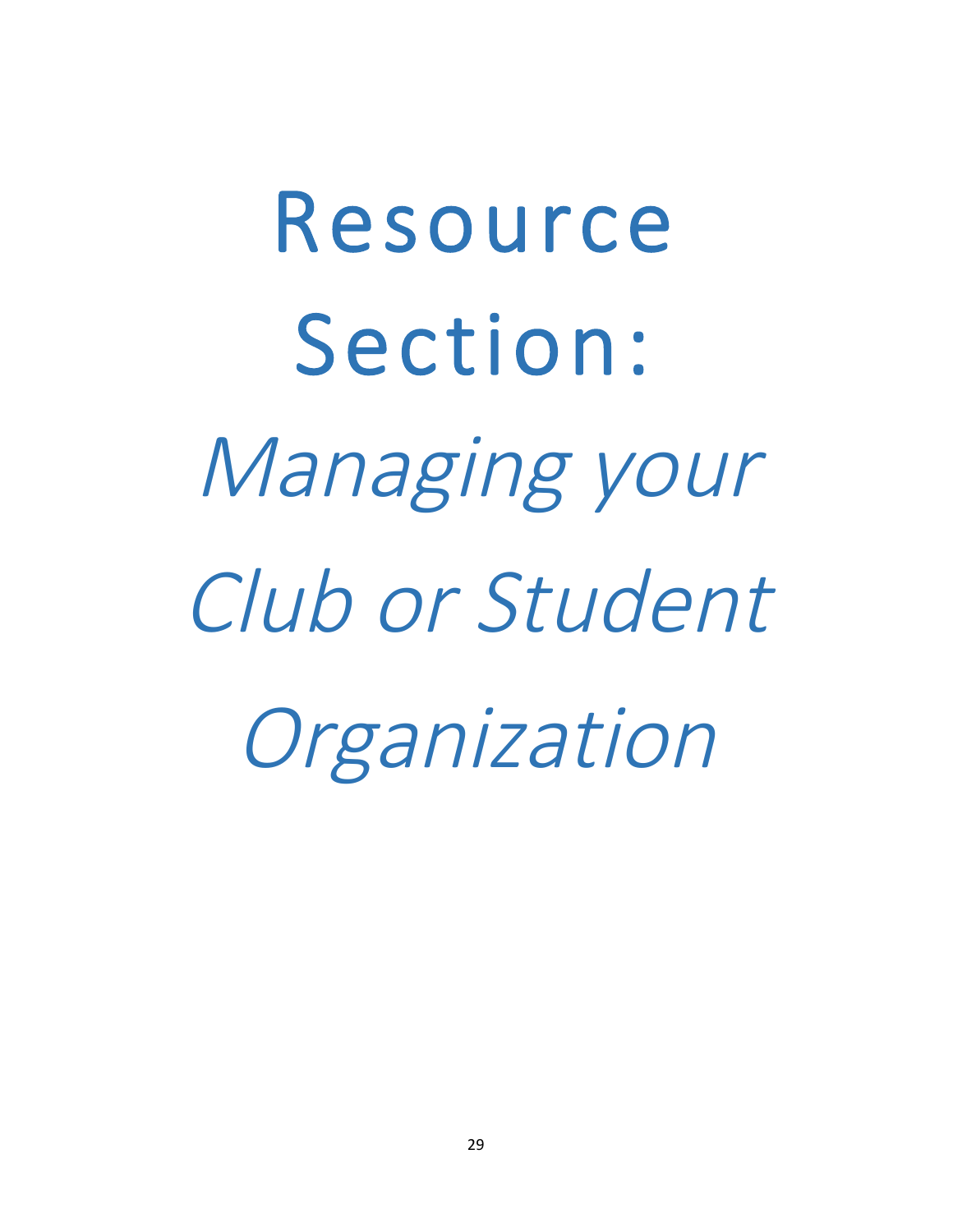# MANAGING YOUR CLUB

## Keeping Records

Having reference materials for your club e-board and members is vital to the success of your club. Below is a listing of information and documents that are recommended to include while building a club binder, electronic folder, or organization profile on HWS Engage. Depending on your club or organization you will need to adapt the following outline to fit your needs!

- 1. Student Engagement and Resources Contact Information
	- a. Student Engagement Contact Information
	- b. Quick Resources and Referrals
- 2. Club History
	- a. Mission Statement
	- b. When was the club/organization founded?
	- c. Important Alumni Information
- 3. Club Contact Information
	- a. General club contact information
		- Facebook account information & password
		- Twitter account information & password
			- General club email address & password
	- b. Current executive board's contact information
		- Member & officer contact list
		- Signed executive board contracts
	- d. Previous executive board's contact information
		- Member & officer contact list
	- e. Advisor information
		- Department, office location, & contact
		- Role on campus
		- Officer job descriptions
	- f. Other organizations / Community Liaisons:
		- List of agencies and contact info
		- Funders (List of companies + contact info.)
- 4. Club Constitution
	- a. Note of any recent changes
	- b. Bylaws if applicable
- 5. Calendar of Events/Annual Events/Signature Events
	- a. How to Plan an Event
	- b. Notes on annual/signature events with:
		- i. Timeline of event
		- ii. Methods of publicity used
		- iii. Important contacts (partnerships and/or sponsorships)
		- iv. Location information and contacts
		- v. Media coverage and contact information
		- vi. Budget for event
		- vii. Improvements to be made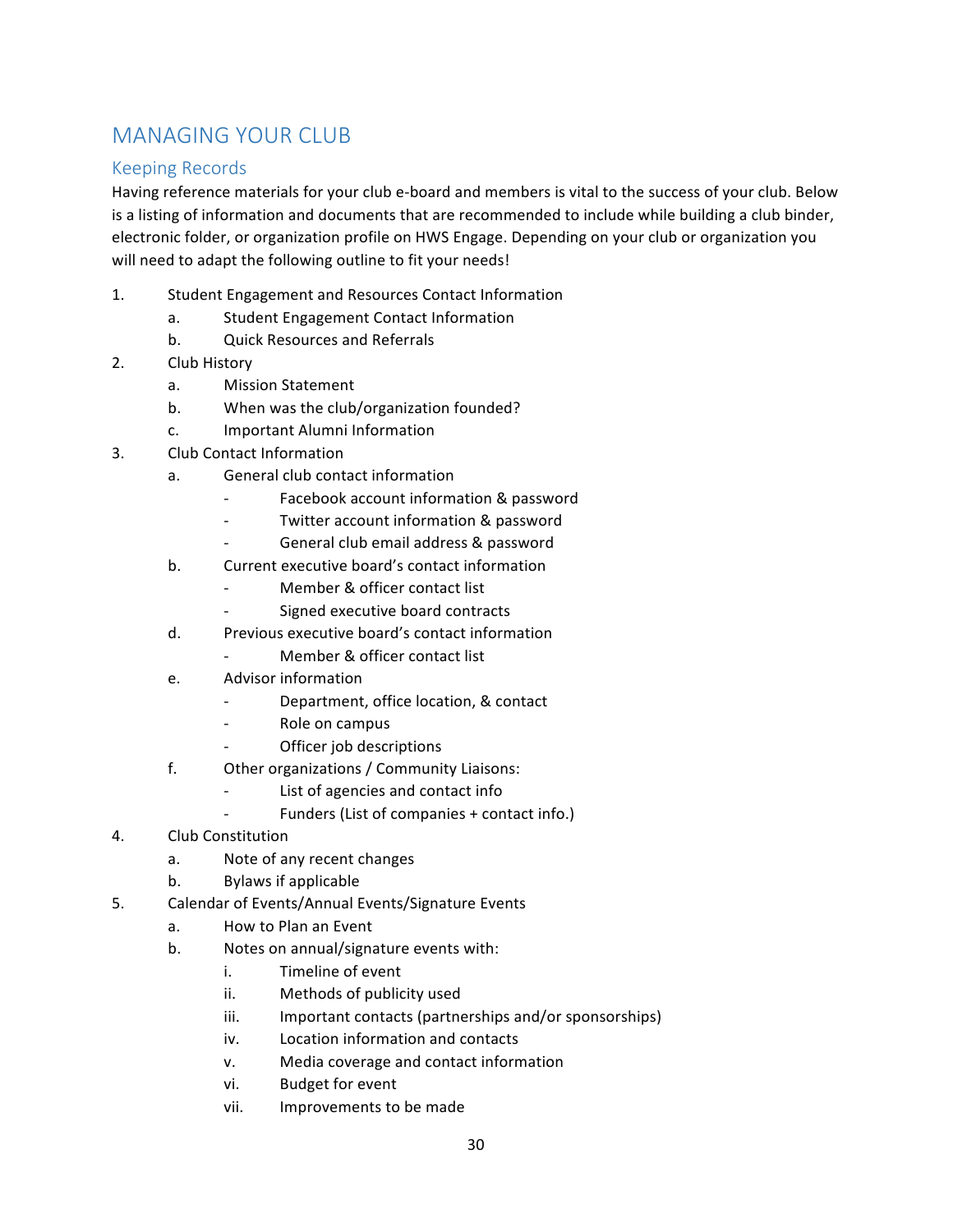- 6. Public Relations
	- a. Newsletters
	- b. Promotional/recruitment flyers
		- Copies (hard and/or electronic of past fliers)
	- c. Additional public relations materials
		- Alternative methods of recruitment used
		- Recent Press
		- **Pictures**
- 7. Financial Overview
	- a. Current Budget (BAC and Fundraising)
	- b. Past allocations and proposal materials
	- c. Information on grants and other funding
- 8. Important Club Documents
	- a. Deadlines for Student Engagement and BAC documents
	- b. Club Recognition Applications
	- c. End of the Year Reports
- 9. Engage Updates
	- a. Update President, Vice President, and all other board members to have the appropriate access
	- b. Update constitution, documents, and other roster information necessary
- 10. Additional Information
	- a. Awards & Recognition
	- b. Forms
	- c. Templates

## Plan your Transitions

Every year, your executive board members will change. Managing a successful club means planning for that transition period in order to minimize as many issues as possible while the new leadership takes charge. You will find helpful tips below for a successful transition process.

## Phase 1: Pre-Transition

The following should have already been accomplished:

- Elect your new Executive Board- make sure to hold elections early enough to leave yourself enough time for a successful transition!
- Finish all necessary correspondence (paperwork, letters, emails, phone calls)
- Submit your budget request to Student Engagement/BAC (early April)
- Coordinate an End of Year Report with outgoing executive board
- Develop action plan and time-line for new officer transition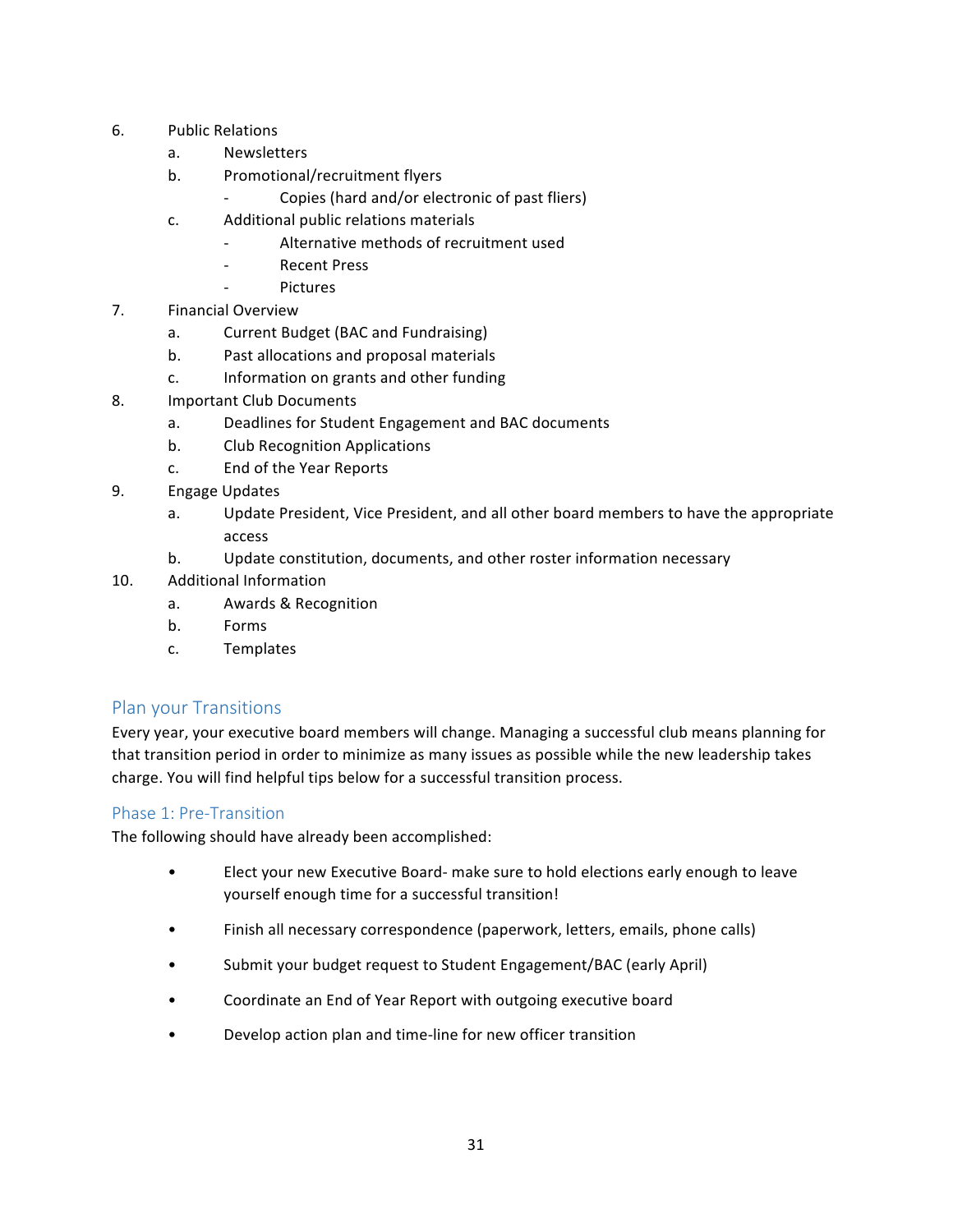## Phase 2: Preparing for the Transition

## Complete the following:

- Executive Board Contact information for new academic year
- Introduce all new e-board members to advisor

## Preparing information for the incoming e-board:

- Invite the incoming executive board members to attend a meeting led by the exiting executive members- this will help new e-board members to understand the roles and responsibilities of their respective leadership positions
- Organize files (paper & electronic) to ensure proper documentation
- Create transition binders
	- o Each incoming officer should be provided with an organized binder
	- o Give your predecessor a tour of the binder- don't just pass it off!
	- o All officers should have a copy of the following:
		- Executive board contact list
		- Constitution/ by laws
		- **•** General "job" description
		- Key Administration Contacts
		- **■** Exit Interview
	- o End of the year report & evaluation

## Phase 3: Passing the Torch

Schedule Transition Meetings:

- Outgoing President will need to update Engage to include all the new members with their appropriate level of access.
- Ideally, the outgoing President/Vice President should meet one-on-one with the incoming President/Vice President and include the advisor during the Spring semester.
	- o Topics of discussion:
		- Calendar
		- Goals for next year
		- Past, current, and future issues
		- Financial status of club/organization
		- Expectations of roles
- Hold a joint meeting for the outgoing and incoming executive board. Think of this as an adjustment period.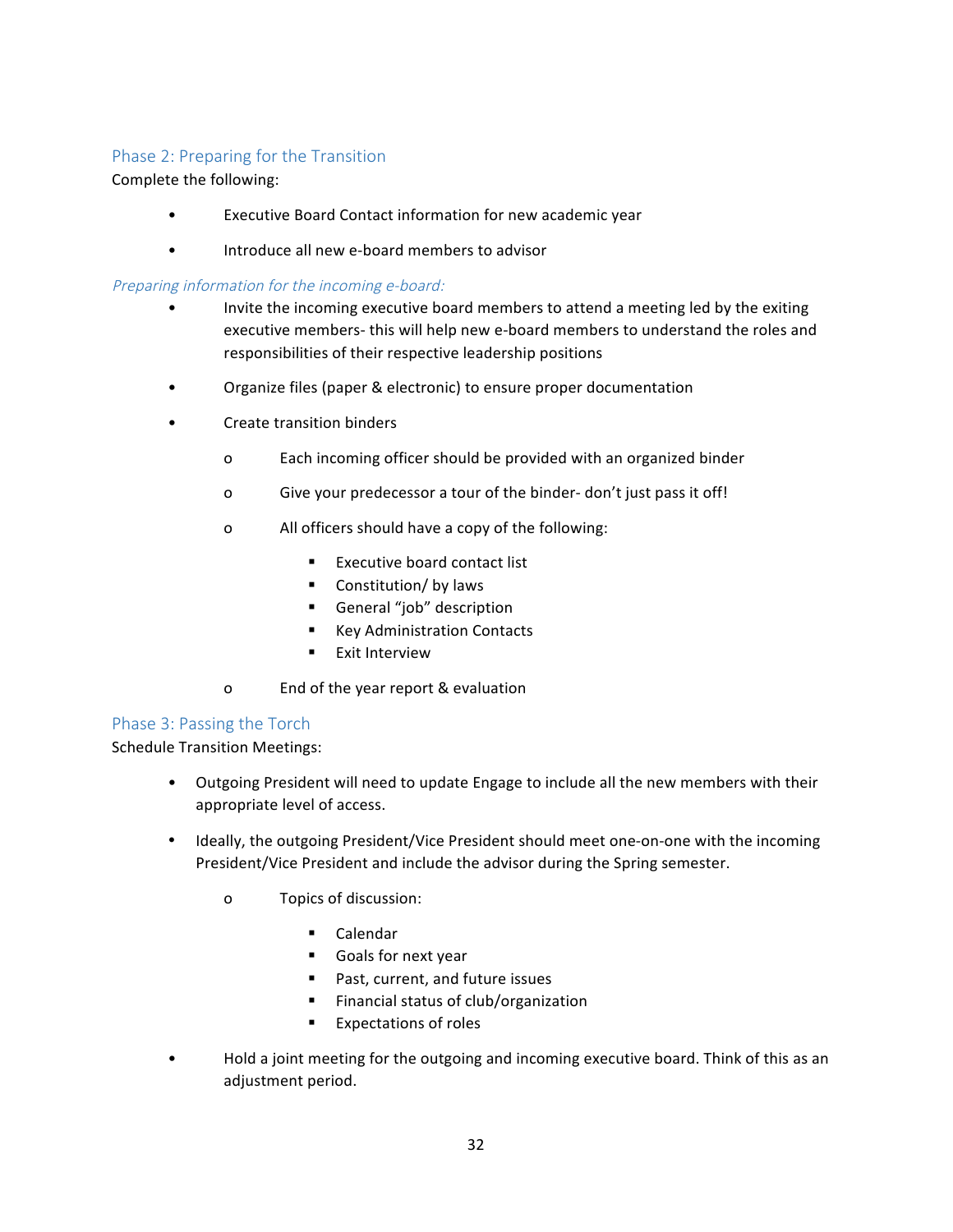- o Suggestions for agenda:
	- **Introductions**
	- Review of constitution
	- Review the goals and accomplishments of current year
	- Handle unfinished or pressing business
	- Break into one-on-one meetings for each position
- If time permits, hold a transitions retreat with the incoming executive board. As part of your retreat include team builders to foster good working relationships. Team Builders will allow you to learn a great amount about your organization and is a stepping stone to building a strong team.
	- o Outcomes of holding a retreat:
		- Increase and foster open and honest communications
		- Builds positive social relationships
		- Develop trust and mutual support
		- Builds respect...appreciation of differences
		- Builds pride for your group
		- Use the uniqueness of members to accomplish goals

## Phase 4: Thinking Ahead for Fall

Fall can be a busy time of the year! Plan ahead and think of the following items over the summer so that you are fully prepared for your new leadership position!

- Introduce e-board members to advisors and other key administrators
- Prepare for the Fall Involvement Expo (Registration goes out in mid-August)
- Update constitution and job descriptions to make sure that they accurately reflect the organization
- Informal meetings to encourage group bonding and support
- Re-register your organization with the Student Engagement Office (Registration goes out in mid-August through HWS Engage)
- Update calendar
- Create timelines
- Become familiar with the Student Engagement Office and your resources!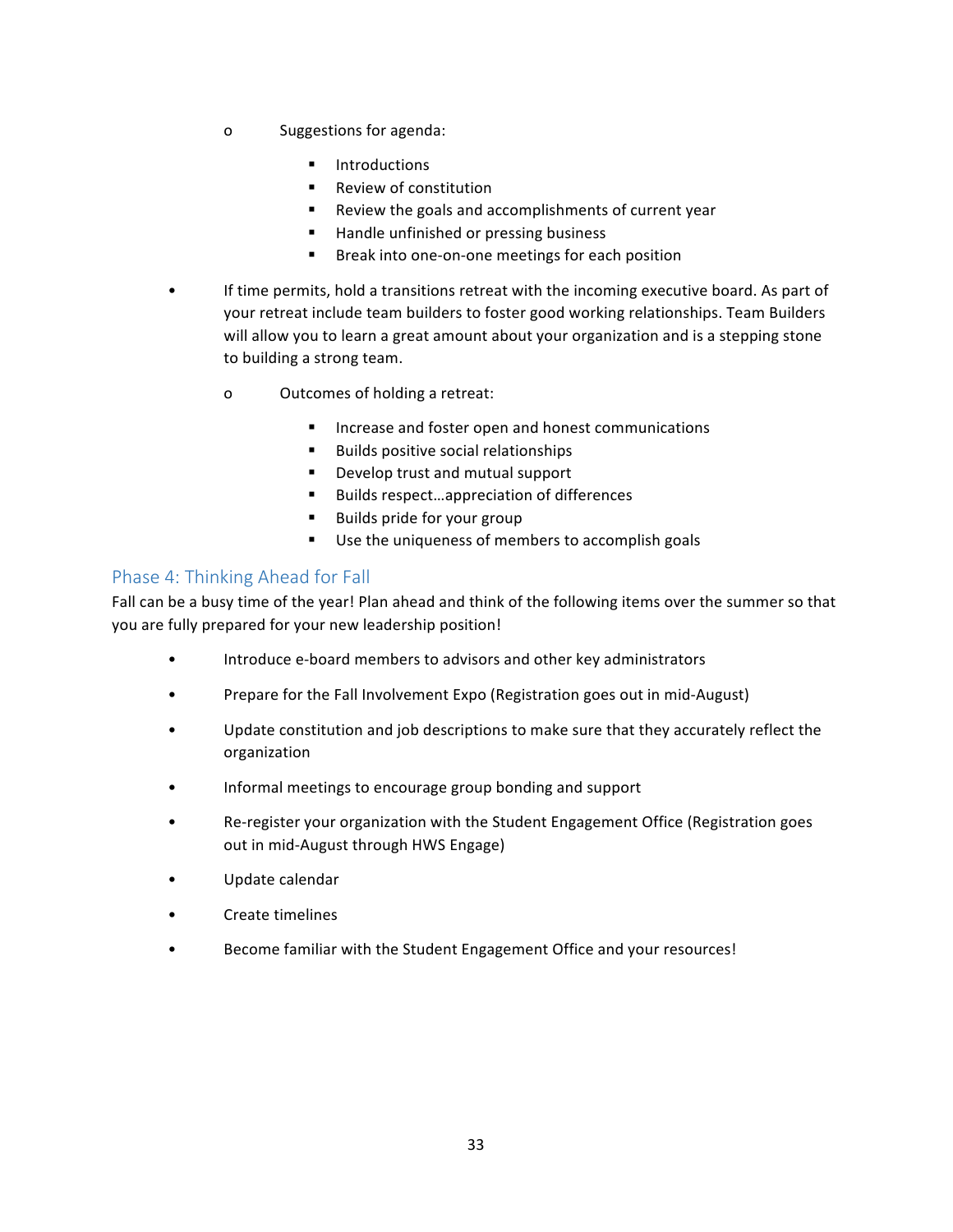#### Outgoing Executive Board Transition Discussion Topics

#### *Goals*

What were the goals, and how well did we do on each goal?

Which goals should be continued?

Which goals should be altered?

Which goals should not continue?

#### *Programs and Activities*

What activities and programs did we sponsor?

How effective was each program?

Did we do any community service activities? If so, did our members record their service hours on the organization's HWS Engage page?

Which activities should be continued and which should not continue?

Were the programs and activities consistent with the organization's goals?

#### *Membership*

Do we currently have just enough, too few, or too many members (in light of the group's goals)?

How effective were our membership recruitment efforts, if any?

Are the members actively involved in the operation of the club (including decision making, planning, implementing, and evaluating)?

Are members enthusiastic about the activities and motivated to work towards the group goals?

#### *Officers and Organizational Structure*

Do officers understand their responsibilities and roles within the organizational structure?

Did the officers operate as a team or could cooperation between officers be improved?

Is the amount of time and effort required of each officer equal, or are some expected to work harder than others?

How would the general membership evaluate the effectiveness of the officers?

How would the officers evaluate the effectiveness of the officers? What could be improved?

#### *Organizational Operation*

Was the budget managed properly?

Were meetings run effectively?

Was the frequency of meetings appropriate?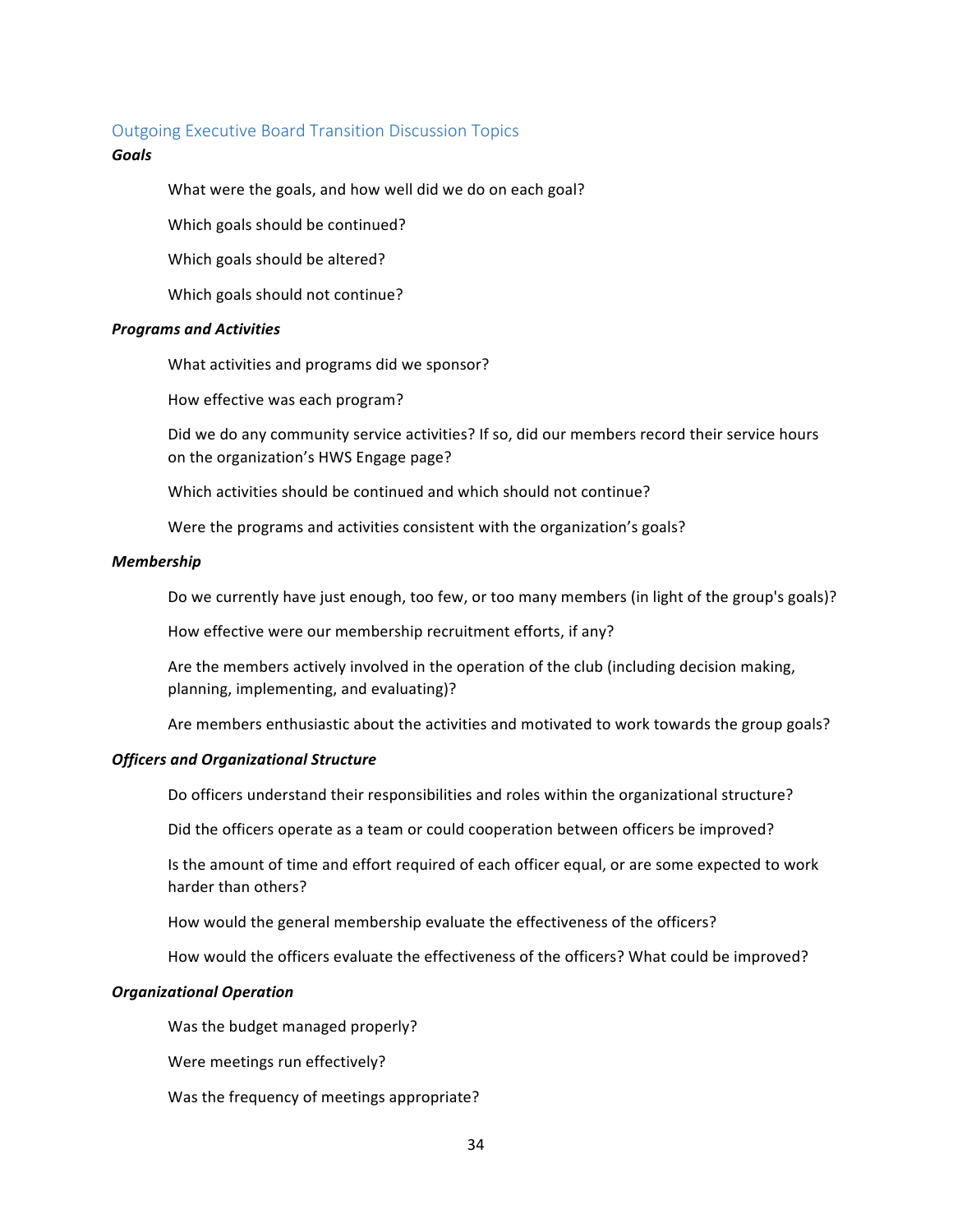## Incoming E-Board Questionnaire

List 3 things that made you want to run for this office and why

List 3 new ideas that you would like to implement for your position this year

List 3 important foreseeable challenges in your position

List possible solutions to the above 3 problems

Think through and respond to the following questions regarding your responsibilities. Think of this information as a to-do list- it will be very helpful to your successor!

- 1. Things specific to the position I want to know about (forms, duties, etc.)
- 2. Things I should do before the semester begins...
- 3. People (positions) that I should get to know...
- 4. Services that I need to know about...
- 5. Things I need to know about working with my advisor...
- 6. Other questions I wanted answered...

Sample Executive Board Contract

|                                                                                                     | accept the position as |  |  |  |
|-----------------------------------------------------------------------------------------------------|------------------------|--|--|--|
| on the                                                                                              | years)<br>(term        |  |  |  |
| (Organization) Executive Board. I fully accept all responsibilities                                 |                        |  |  |  |
| of the position as listed in the position description and as delegated to me by the President, Vice |                        |  |  |  |
| President, and Advisors. I will adhere to the regulations set forth by Student Engagement, Hobart   |                        |  |  |  |
| Student Government, and William Smith Congress. I understand that all organization meetings and     |                        |  |  |  |
| events are mandatory, unless otherwise stated. I will do my best to                                 | represent              |  |  |  |
| (Organization) on campus and in the community and be an active,                                     |                        |  |  |  |
| engaged member of the executive board. If I fail to perform my responsibilities or to meet the      |                        |  |  |  |
| expectations presented to me, I understand that action will be taken and I can be removed from the  |                        |  |  |  |
| (Organization) general assembly.                                                                    |                        |  |  |  |
|                                                                                                     |                        |  |  |  |

*Signature Date*

*Advisor Date* 

\_\_\_\_\_\_\_\_\_\_\_\_\_\_\_\_\_\_\_\_\_\_\_\_\_\_\_\_\_\_\_\_\_\_\_\_\_\_\_\_\_\_\_\_\_\_\_\_\_\_\_\_\_\_\_\_\_\_\_\_\_\_\_\_\_\_\_\_\_\_\_\_\_\_\_\_\_\_\_\_\_\_\_\_\_